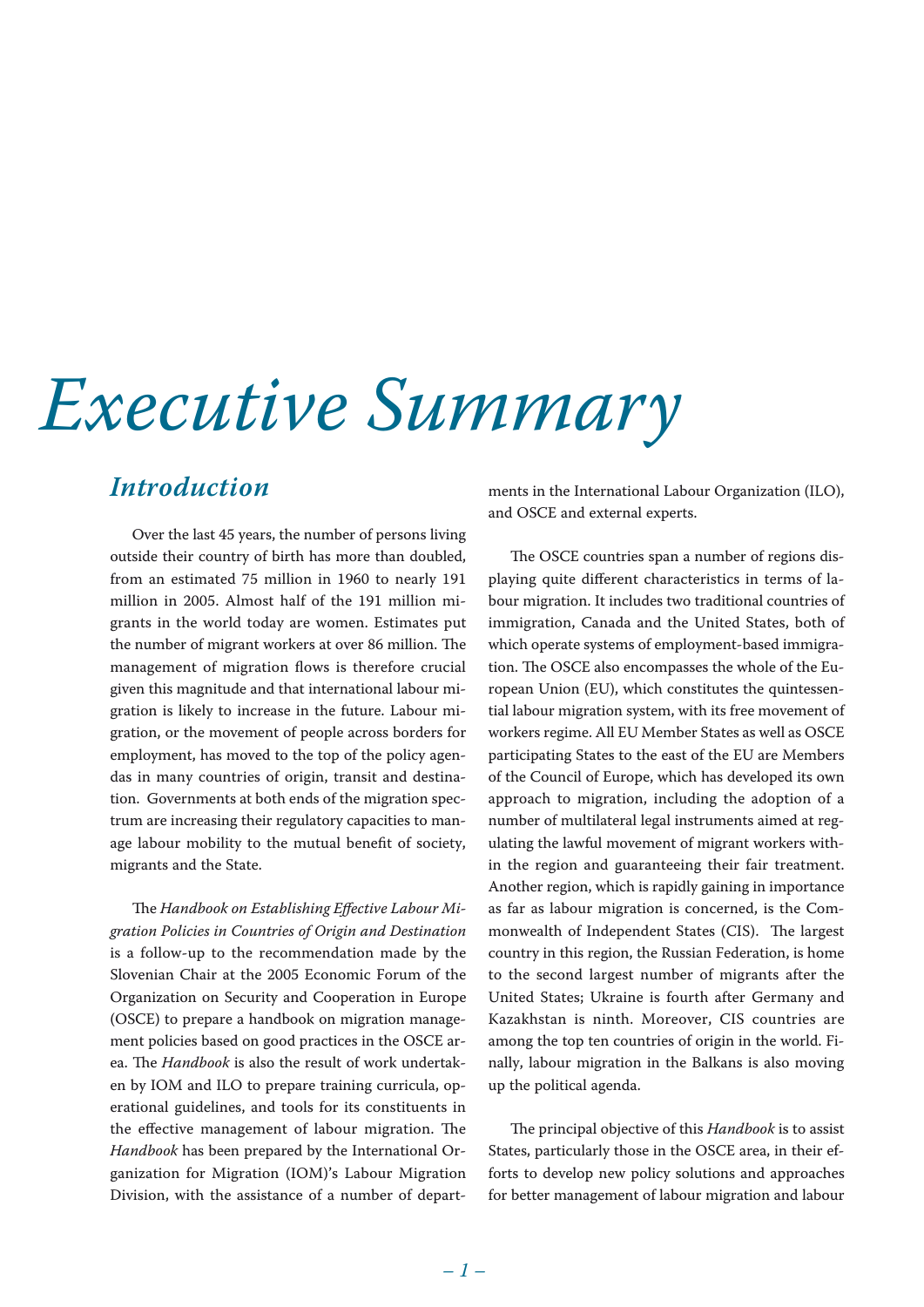# *Executive Summary*

migration flows in countries of origin and destination. It has been prepared primarily for use by decisionmakers and labour migration practitioners in the OSCE area and in countries served by the IOM and ILO, and contains analysis of effective labour migration policies and practices, drawing upon examples from OSCE participating States as well as other countries. Another important objective is to emphasize that successful management of labour migration requires a deliberate approach to address the complex range of policy issues and choices involved. Countries that have achieved relative success in managing labour migration have done so, because they have been prepared to admit past policy failures and to experiment with new approaches.

#### *I. International Legal Framework for the Protection of Migrant Workers*

The rights and freedoms stipulated in international human rights law developed under the auspices of the UN system apply equally to migrant men and women as to any other individual, as do the provisions of international labour law developed by the ILO, including those in the eight core ILO Conventions. Concern for migrant workers has also been expressed through the insertion of specific provisions targeting migrants in Declarations and Plan of Actions of UN World Conferences held over the past decade, such as the 2001 Durban Declaration and Programme of Action against Racism, Racial Discrimination, Xenophobia and Related Intolerance, and the appointment of a UN Special Rapporteur on the human rights of migrants in 1997.

The first specific international instruments aimed at finding solutions to the problems facing migrant workers include the Migration for Employment Convention, 1949 (Revised) (No. 97) and the Migrant Workers (Supplementary Provisions) Convention, 1975 (No. 143) as well as their accompanying Recommendations. The International Convention on the Protection of the Rights of All Migrant Workers and Members of Their Families, adopted in December 1990, embodies most of the substantive provisions of the ILO instruments, and in some ways goes beyond them. The UN Convention and the specific ILO Conventions may therefore be considered as complementary.

At the heart of the protection of the rights of men and women migrant workers lies their potential vulnerability to discrimination, exploitation and abuse, especially in marginal, low status and inadequately regulated sectors of employment. In addition, migrants without an authorization for entry and/or employment are at the margins of protection by safety and health, minimum wage and other standards as they are most often employed in sectors where those standards are either not applicable, or not respected or enforced. It is therefore imperative that, as a complement to the formulation of appropriate policies to curb irregular migration and illegal employment, countries ensure minimum standards of protection, including basic human rights, for all migrants workers, *whatever their status.*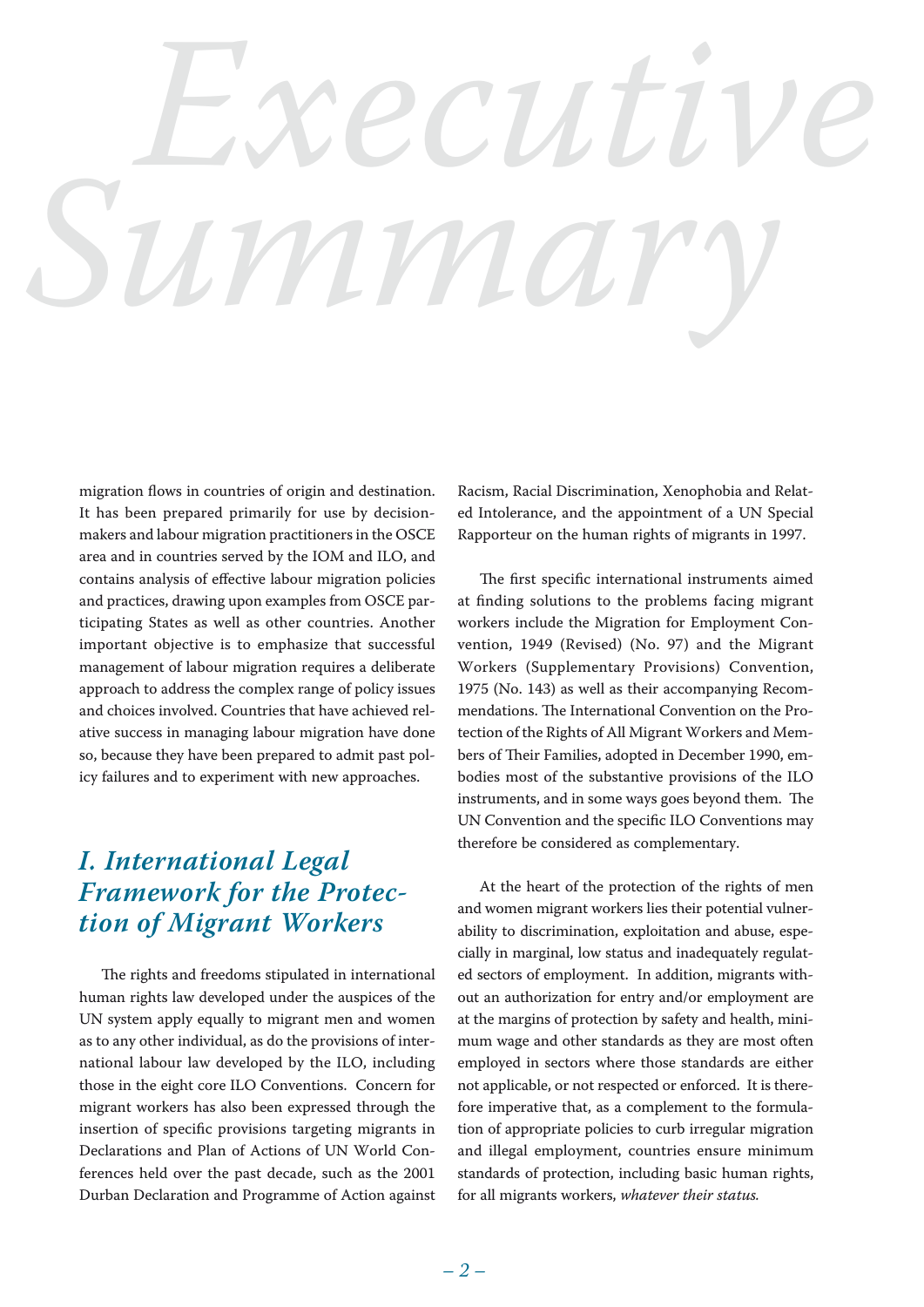Regional standards for the protection of migrant workers have also been elaborated in Europe and North America. Relevant Council of Europe instruments cover general human rights as well as more specific agreements relating to migrants and migrant workers. With regard to the EU framework, while differences exist in terms of rights and benefits granted to migrant workers coming from within the EU, from future accession countries, and from third countries, the EU Charter of Fundamental Rights of 2000, though not a legally binding instrument, is a major point of reference in this context because most of its provisions are applicable to all persons irrespective of their nationality. Migrant workers enjoy general protection under the inter-American human rights system as provided by the 1948 American Declaration on the Rights and Duties of Man and the 1969 American Convention on Human Rights, which both guarantee freedom from discrimination. Certain important principles applicable to migrants and their families have also been developed on the basis of the case law of the Inter-American Commission on Human Rights and the Inter-American Court of Human Rights.

#### *II. Issues Underlying Policy Responses in Countries of Origin and Destination*

Policy-makers in both countries of origin and of destination have to devote careful attention to a number of underlying broader issues when crafting appropriate policies. While these issues necessarily differ because of the different labour migration dynamics taking place in origin and destination countries, some are common to both sets of countries, such as the concerns relating to the protection of migrant workers and the need for inter-state cooperation, particularly with a view to preventing or reducing irregular migration. The differential and often discriminatory impacts of legislation, policies and programmes on different groups of women and men migrant workers also need to be addressed to ensure mutual gains from migration.

Countries of origin, while diverse in terms of stages of economic development, also face other common issues, namely the challenges in optimizing the benefits of organized labour migration, particularly the development of new markets (where applicable), and increasing remittance flows through formal channels, as well as enhancing the development impact of labour migration, while at the same time mitigating the adverse impact of the emigration of skilled human resources. They also have to build institutional capacity and inter-ministerial coordination to meet labour migration challenges.

The issues underlying policy responses in destination countries regarding the admission of migrant workers relate to the detection, assessment and prediction of labour shortages at the national level for both skilled and less-skilled employment and protection for the national workforce in the event that more labour migrants are admitted into the country. Policy-makers in destination countries also need to conduct an analysis of the national labour market in order to understand whether labour migration can provide a solution, at least partially, for adverse demographic trends, particularly the decline in working populations, and the subsequent impact on the availability of social welfare benefits for future generations. Measures also have to be put into place to avoid exploitation of migrant workers in the workplace and society in general, and to combat discrimination and xenophobia amongst the host population. In this regard, politicians and policymakers also face a sensitive and challenging task in convincing and educating national populations on the need for foreign labour.

#### *III. Developing Policies in Countries of Origin to Protect Migrant Workers*

A priority concern for all labour-sending governments is to ensure the well-being of migrant workers and to secure the payment of decent wages and basic provisions. Countries of origin have two main policy options to achieve this: regulatory measures and the provision of support services. While there are no perfect systems for regulation of labour migration, countries of origin do have a range of policy strategies which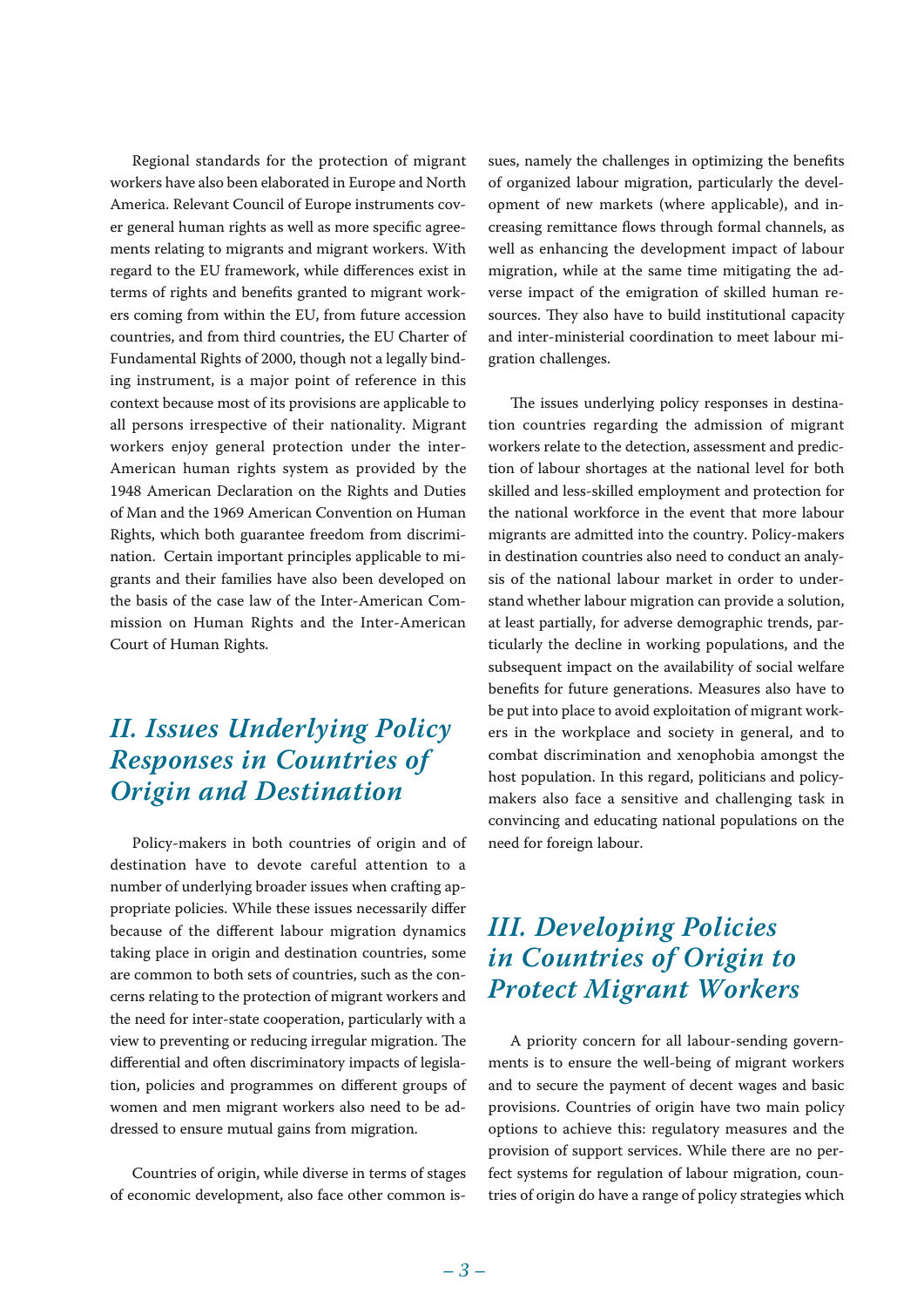can extend the scope and improve the efficiency of their regulatory mechanisms and support services, including: regulation of recruitment; developing and enforcing minimum standards in employment contracts; information dissemination to migrants; assistance in the country of destination and promoting inter-state cooperation.

#### *IV. Optimizing the Benefits of Organized Labour Migration*

An increasing number of developing countries and countries with economies in transition seek to adopt policies, legislation and structures which promote foreign employment for their workforce and generate remittances, while providing safeguards to protect migrants. While job creation at home is the first best option, an increasing number of countries see overseas employment as a part of a national development strategy for taking advantage of global employment opportunities and bring in foreign exchange. For countries seeking to promote foreign employment, labour migration policy necessitates adequate emphasis on the promotion and facilitation of managed external labour flows and should not be limited to the State's regulation and protection functions. This chapter looks at policies to optimise the benefits of organised labour migration, including marketing and the expansion of labour migration, enhancing the development benefits of remittances, skills development and the mitigation of the adverse impact of the emigration of skilled human resources.

#### *V. Administration of Labour Migration*

To meet the policy objectives of protecting citizens working abroad and of optimizing the benefits of labour migration, it is essential that there is adequate institutional capacity and inter-ministerial coordination. This includes giving the management of labour migration due priority in overall development and foreign

policy and in the allocation of resources. Administration of labour migration is usually governed by an Emigration Act or Decree. Implementation of the relevant legislation is usually the responsibility of the Ministry of Labour, but in some cases a separate Ministry has been created for overseas affairs. Within the Ministry, most advanced labour-sending countries have a foreign employment bureau or its equivalent responsible for protection, welfare and promotion.

Managing migration successfully requires close cooperation and coordination of almost the entire Ministerial Cabinet, including the Ministries of Labour, Foreign Affairs and Interior. Links among agencies need to be strengthened, or established, where they have not yet been created.

Crafting a policy for labour migration needs to take into account the international labour migration environment and should be directed towards meeting the overall objectives of protection, development and interstate cooperation and capacity building. In addition, the policy should be gender sensitive, consistent with the national development plan and comprehensive.

Administrative structures need to be monitored and their performance assessed through the introduction of parameters for monitoring and evaluation. Collection of data on labour migration is essential for producing statistical reports and for providing supporting information for policy-making and planning.

#### *VI. Foreign Labour Admission Policies*

When devising admission policies for foreign labour, in addition to the application of methodologies for assessing labour shortages, policy-makers also have to put in place mechanisms to gauge to what extent such shortages should be filled by foreign labour and how this labour should be channelled into the employment sector or region in question. Further, they have to decide whether to prioritize temporary labour migration, increasingly an interesting option for many destination countries, or migration channels which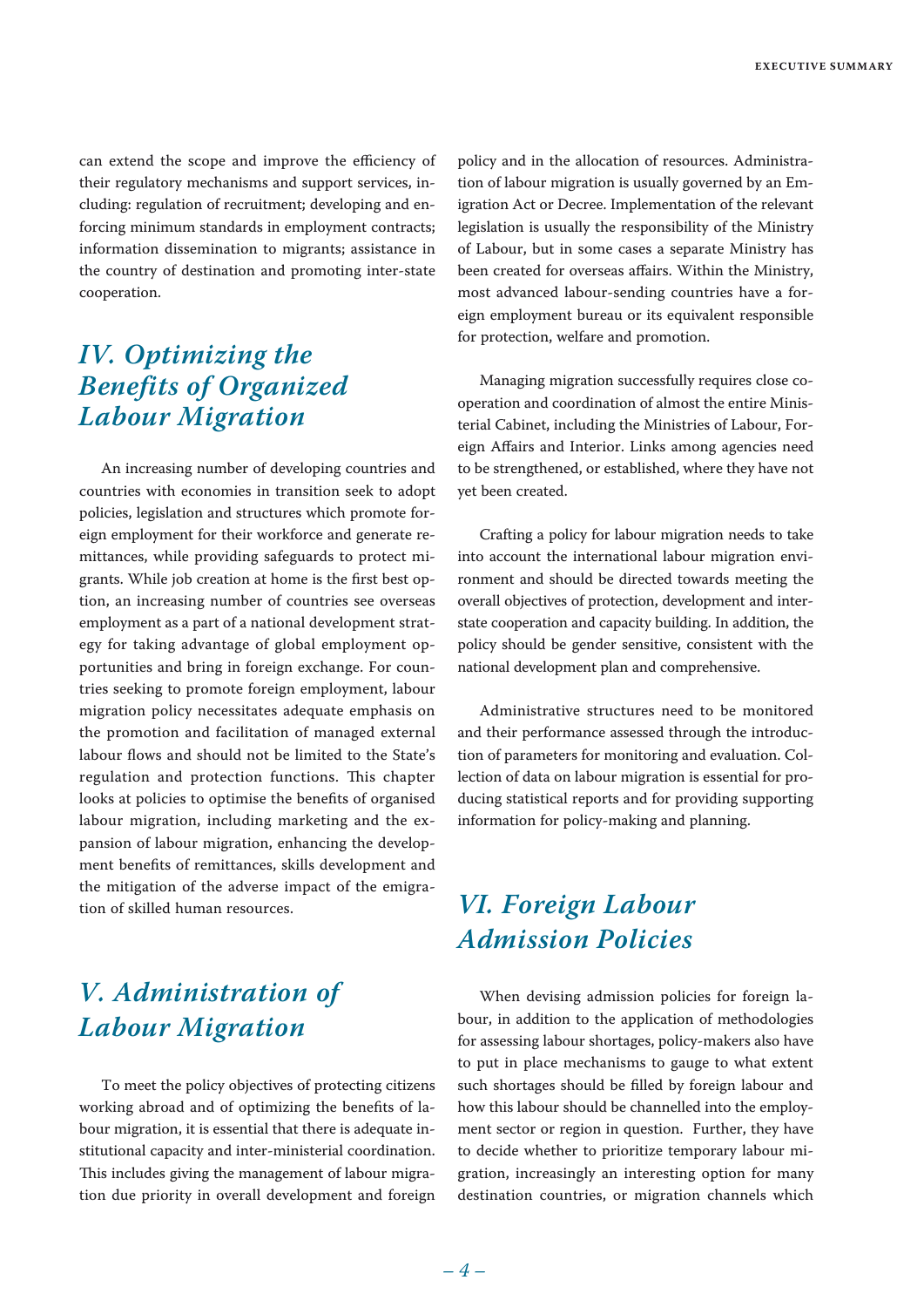lead to a secure residence status or permanent settlement. The *Handbook* focuses on temporary labour migration, since it is prevalent in many countries and is considered to be the best solution in terms of meeting labour market shortages in countries of destination, while ensuring that countries of origin are not deprived of valuable human resources, particularly skilled workers. However, given the extent of demographic and welfare imbalances, employment-based immigration is increasingly a serious option being explored in a number of European countries.

Globalization has fuelled the growth in temporary migrant worker programmes in many destination industrialized countries, which is one of the consequences of the growth in "flexible" labour markets. Given the increasing dependence of employers on temporary migrant labour, particularly in low-skilled sectors such as agriculture, construction, the food industry and services, these programmes are likely to grow in number and complexity as policy-makers attempt to devise innovative ways to channel the lawful admission of migrant workers, on a short-term basis, into the sectors concerned. There is also a renewed interest in the concept of temporary circular labour migration.

The principal policy questions in designing viable temporary migrant worker schemes are how to ensure that the programmes offer the benefits identified and that workers are treated in a decent and equitable manner. Care must also be taken when discussing the concept of "temporary" labour migration. It is important to make a distinction between government policies which admit migrant workers for a limited period with the clear objective that they will return to their country of origin at the end of that period; and more open labour migration schemes which allow for the possibility of settlement.

Many migrant workers, especially those with higher than average skills, are admitted through more regular admission channels, which can be described as the 'ordinary work permit system'. While most work permit procedures foresee temporary employment, their application may lead eventually to free access to the labour market for migrant workers and a secure or permanent residence. Thus, in practice, they may operate as an employment-based immigration system.

A number of important questions arise regarding the work permit system, which impact on its operation in practice and the treatment migrant workers receive. If the employer holds too much authority over the worker, this may lead to abusive situations. Furthermore, excessively bureaucratic procedures impair the efficiency of the work permit system.

Common temporary labour migration programmes concern seasonal labour migration schemes and arrangements to channel migrant workers into specific sectors of the economy where labour shortages are prevalent. Protection of migrant workers, close and careful cooperation between pertinent stakeholders in both origin and destination countries, and assistance with return are distinct, but related, issues that need to be carefully addressed in order to successfully design such schemes. Trainee worker schemes are also a source of temporary migrant labour. If properly and fairly organized, these schemes may offer personal benefits to participating migrant workers because they can gain important skills and on-the-job training in the destination country. Such schemes may also benefit countries of origin, thanks to the transfer of skills and know-how on the migrant workers' return home.

Domestic work has been a significant element of the growing phenomenon of migration, particularly in respect of women. While, labour migration has had a generally empowering influence on women in terms of higher self-esteem and increased economic independence, there are many undocumented women migrants in informal, unprotected, hidden and unregulated labour markets, including domestic workers, whose situation provides cause for concern. In many countries, domestic workers are excluded from labour legislation and their working conditions remain unregulated. Therefore, it is very important for countries of destination to recognize the high level of demand for foreign domestic workers and the significance of introducing clear policies. Effective policies have really made a difference to the situation of women migrant workers.

While temporary labour migration, if appropriately managed, can potentially benefit all parties involved in the process (origin and destination countries and migrant workers themselves), there are a number of important policy issues administrators and officials in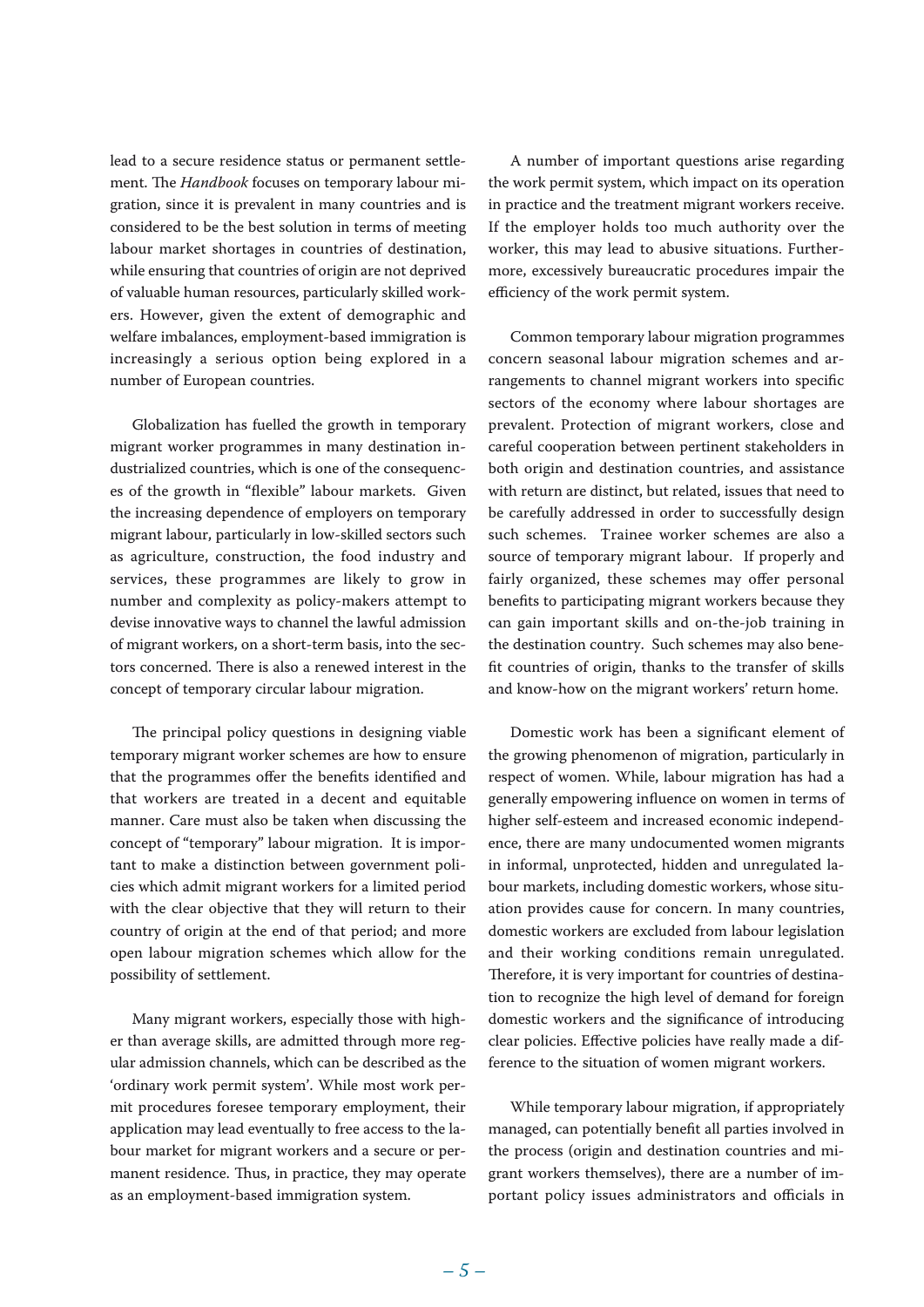destination countries should attempt to address before proceeding to design temporary labour migration programmes. Firstly, they need to consider the advantages of this type of migration vis-à-vis employment-based immigration and the circumstances under which it might be promoted, while at the same time attempting to ensure, in cooperation with developing countries of origin, that the latter are not deprived of their best talent. Secondly, while the concept of temporary and circular labour migration appears sound in theory, increasingly questions are being asked about the design of these programmes in order to operate successfully in the future, in the light of past policy failures of such schemes. In particular, two issues need to be resolved: ensuring temporary migrant workers return to their country of origin, and guaranteeing their fair treatment in the destination country, given their less secure employment and residence status.

#### *VII. Post-Admission Policies: Rights of Migrant Workers*

Post-admissions policies are concerned with a number of inter-related elements for regulating the labour market, ensuring protection of workers, and supporting community welfare. Important measures are generally required in five areas:

- $\geq$  labour market regulation;
- $\triangleright$  protection of migrant (and national) workers in the employment context;
- $\triangleright$  facilitation of social cohesion;
- ➣ improvements in social welfare; and
- $\ge$  social security provision.

Most of these measures are also found in the minimum standards in international human rights and international labour law structures in which OSCE countries participate. In some instances, national legislative measures of countries of origin can also contribute greatly to the protection of their workers while working abroad.

Labour market regulation is concerned with access to employment and occupation in the destination country, whether this entails the migrant worker's first

employment or a second job if he or she becomes unemployed. The rules relating to recognition of diplomas and qualifications can also greatly affect the skill level of employment migrant workers are permitted to access, thus having a significant impact on the degree of their economic and social contribution to the destination country as well as in terms of their remittances and potential means to enhance development of their countries of origin.

While States retain sovereign rights over their migration policies, international law has established a number of principles providing for equality of treatment between regular migrant workers and nationals in the realm of employment and occupation, including monitoring of terms and conditions of employment, access to vocational training, language and integration courses, allowing for freedom of association, and protection against discrimination. Core universal human rights apply to all migrants, regardless of their status, and a broad array of international labour standards provide for protection in treatment and conditions at work.

Social cohesion in destination countries will be facilitated considerably if discrimination against migrant workers and their families can be addressed and eliminated. Moreover, appropriate measures assisting the integration of migrants in society and providing possibilities for family reunification also play an important role in preventing the marginalization of migrants and promoting social cohesion.

The social welfare of migrant workers and their families in destination countries is enhanced by proper access to health care, housing and education on equal terms to those afforded nationals. These areas are also manifested strongly in important social rights protected in international human rights and labour law and to which nearly all OSCE participating States are committed.

Migrant workers are confronted with particular difficulties in the field of social security, as social security rights are usually related to periods of employment, contributions or residency. Migrant workers risk the loss of entitlements to social security benefits in their country of origin due to their absence, and may at the same time encounter restrictive conditions in the host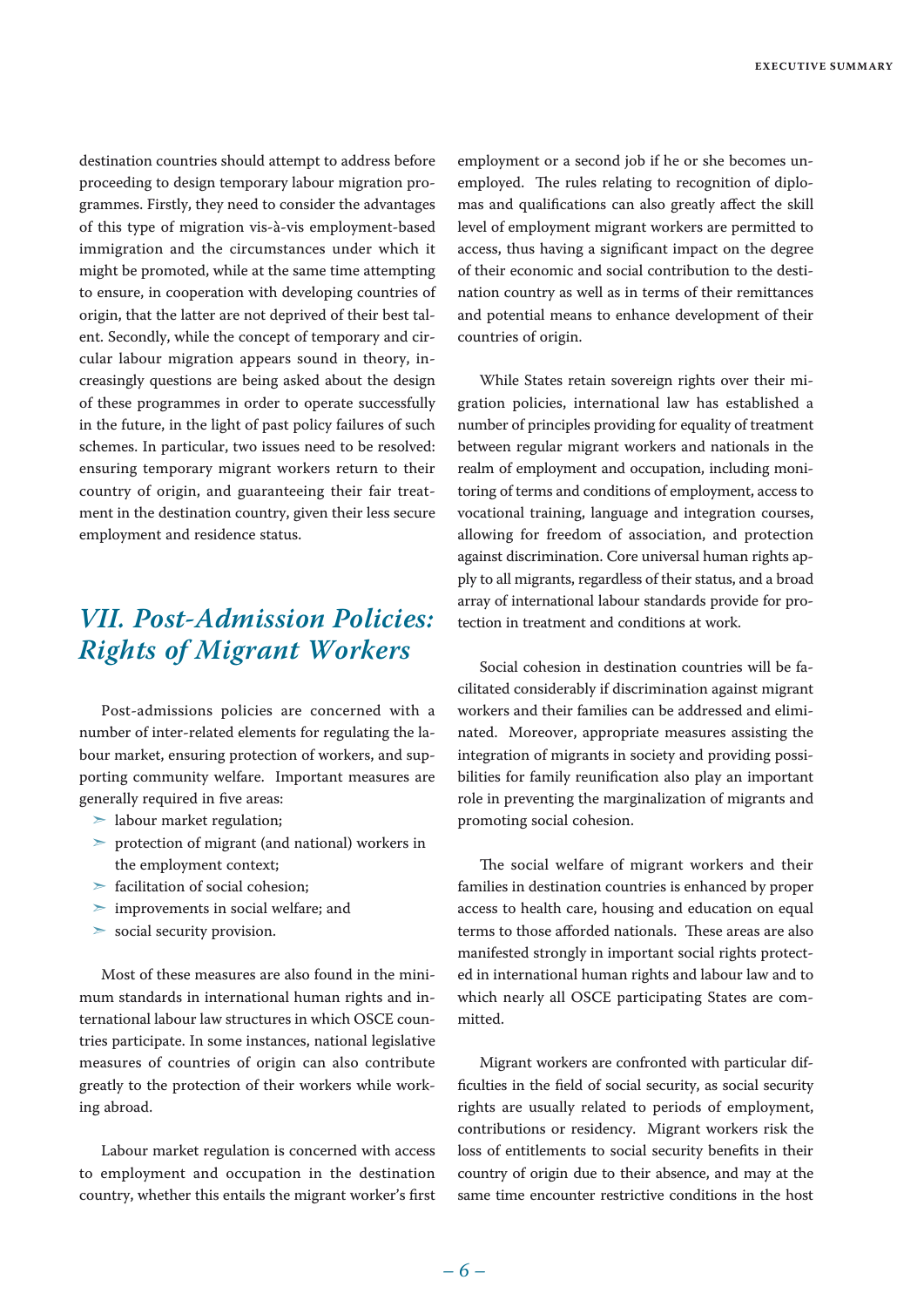country with regard to their coverage by the national social security system. Therefore, migrant workers have specific interests in obtaining equal access to coverage and entitlement to benefits as national workers; maintaining acquired rights when leaving the country (including the export of benefits); and benefiting from the accumulation of rights acquired in different countries.

#### *VIII. Measures to Prevent or Reduce Irregular Labour Migration*

There are a number of good reasons explaining why irregular labour migration should be prevented or reduced, such as the need to ensure the credibility of legal immigration policies, protect irregular migrant workers from exploitative and abusive situations, and maintain good relations among origin, transit and destination countries.

By and large irregular migrants comprise two groups of persons. First, there are those who arrive clandestinely, sometimes with tragic consequences. The second group comprises those persons who arrive legally (for example, with tourist or student visas) and then overstay the period for which their visas are valid. It is widely acknowledged that the majority of irregular migrants fall into the second group.

Concerns over widespread abuses relating to irregular migration have resulted in a number of responses by the international community focusing on the prevention of these abuses by requiring States to take measures to detect, eliminate and apply sanctions for the clandestine movements of migrants in abusive conditions and illegal employment, including labour trafficking, and on protecting the rights of irregular migrant workers, particularly their fundamental human rights as well as their rights arising out of past employment (unpaid wages, etc.).

A comprehensive or holistic approach is necessary to address the problem of irregular labour migration. Four governing principles should underpin action to prevent or reduce irregular migration:

- 1. An isolationist approach is bound to fail, and strengthening dialogue, cooperation and partnerships between all countries affected by irregular migration is critical;
- 2. It is necessary to adopt a set of measures that are both comprehensive and complementary;
- 3. Control or restrictive measures alone are insufficient; and
- 4. A cross- or multi-sectoral approach is essential, engaging not merely the participation of governments, but also the social partners and civil society. In particular, the problems of the informal labour market cannot be adequately addressed without the participation of employers and unions.

A series of comprehensive measures to prevent or reduce irregular labour migration can therefore be envisaged at all stages of the migration process encompassing activities in countries of origin; border controls and the articulation of a viable visa policy; measures and sanctions against those who facilitate irregular migration, including traffickers, smugglers and exploitative employers; safeguards for irregular migrant workers; regularization or legalization programmes; return measures with an emphasis on promoting voluntary departure; opening up more legal channels for labour migration; and inter-state cooperation.

#### *IX. Inter-State Cooperation*

Dialogue and cooperation among States involved in labour migration processes is essential if international labour migration is to benefit all the stakeholders involved (i.e. destination and origin countries, migrant workers, employers, trade unions, recruitment agencies, civil society, etc.). There are different levels of inter-state cooperation, both formal and informal, in which States are involved at the bilateral, regional and global level.

Formal mechanisms of inter-state cooperation are essentially legally binding treaty commitments relating to cooperation on labour migration, which States have concluded. These agreements may take the form of treaties solely concerned with this subject, as is the case with bilateral labour agreements, or broader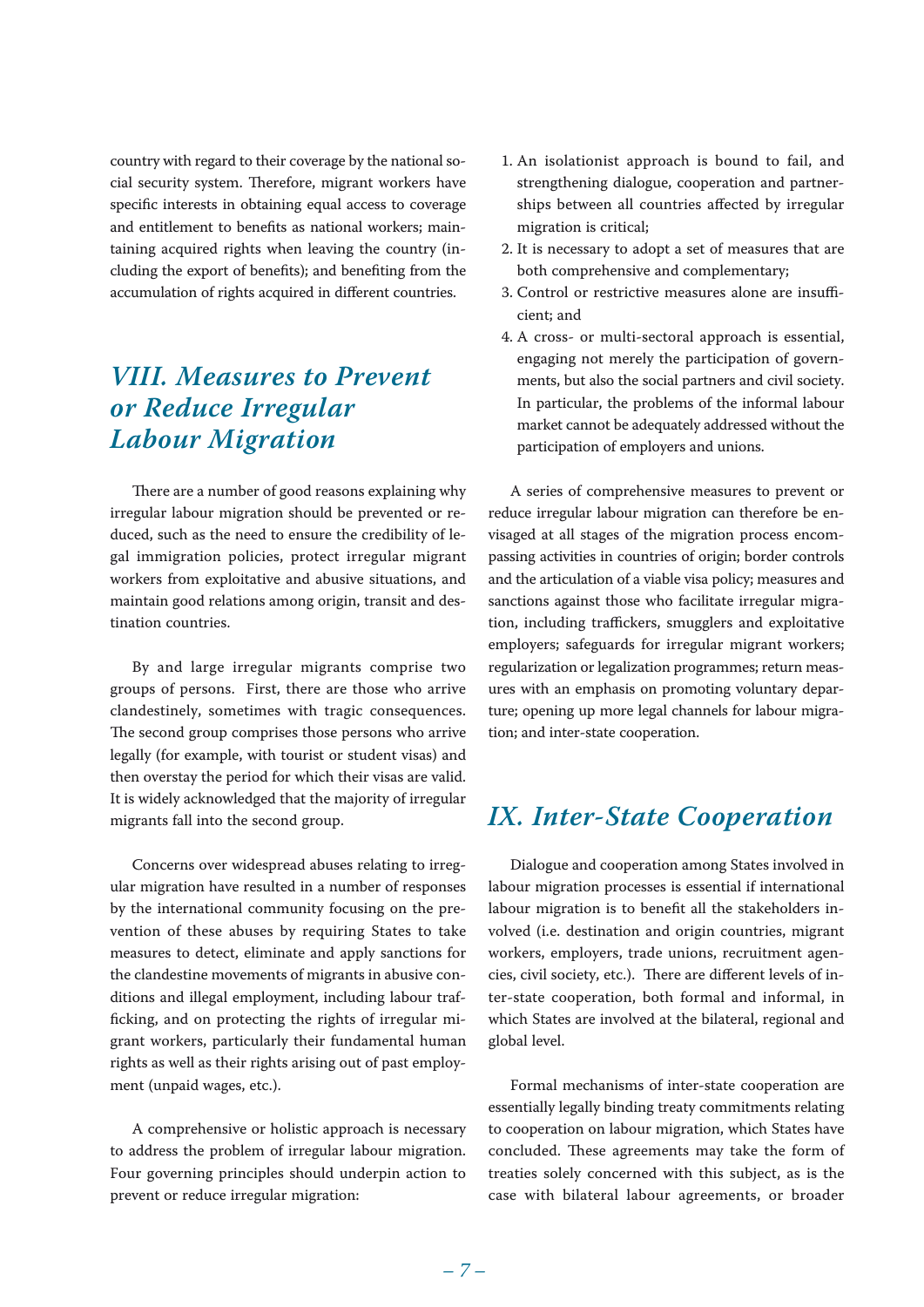agreements, such as the specific regional and international conventions relating to the protection of migrant workers, which include provisions on interstate cooperation. States have also entered into important formal commitments on international trade relevant in the context of the movement of persons as service providers.

Bilateral labour migration agreements (BLAs) formalize each side's commitment to ensure that migration takes place in accordance with agreed principles and procedures. BLAs can set up procedures for regulating the whole labour migration process from entry to return, with advantages for both destination and origin countries. For countries of origin, in particular, they ensure their nationals obtain employment and are adequately protected in the destination country.

The principal purposes of BLAs are: economic, with a view to filling temporary shortages in the domestic labour market, such as those in the agricultural sector, while at the same time enabling the migrant and the country of origin to benefit from increased earnings; political, whether to confirm friendly relations or reinforce cooperation in managing irregular migration; and development, with a view, for example, to preventing indiscriminate international recruitment in sectors, such as health services, which have a direct bearing on development in poorer countries.

While some disadvantages have been identified with BLAs, in the absence of a global regime for international labour migration they remain an important mechanism for inter-state cooperation in protecting migrant workers, matching labour demand and supply, managing irregular migration, and regulating recruitment. Where BLAs have worked as a mechanism for the temporary employment of foreign workers, the main reasons seem to be that they target specific sectors with a severe labour shortage; there is a quota or ceiling; recruitment is organized; employers are engaged; and, above all, there is circulation of labour. Moreover, the involvement of employers and their organizations in the implementation of BLAs contributes significantly to their efficiency.

Regional cooperation for the management of labour migration can be divided into formal mechanisms

of regional integration, including free movement of labour initiatives and state obligations to cooperate in regional treaties, and less formal mechanisms, such as regional consultative processes and other informal arrangements.

Labour migration is facilitated to a greater or lesser degree by regional integration processes, which are usually driven by economic factors, such as the establishment of free trade arrangements between countries in the region, with a view to optimizing the potential of markets and economic opportunities. They normally include provisions for the facilitation of the movement of nationals from participating Member States for the purposes of employment and residence. Such arrangements may range from extensive free movement regimes applicable to all categories of persons, including workers, as in the EU, to more limited provisions focusing on the movement of business visitors, professionals, other highly-skilled persons, and service providers, which is the position under the North American Free Trade Agreement. Regional integration in the CIS has also been pursued at various levels, although the results have been mixed.

At the global level, there is no comprehensive international migration regime currently in operation. The admission of persons to States for the purpose of employment is regulated principally by national laws and policies. However, a number of formal mechanisms have been developed at the global level, under the auspices of international human rights and labour treaties or international trade arrangements, such as the 1994 General Agreement on Trade in Services (GATS) which contains globally applicable rules of relevance to the mobility of workers in the context of the trade in services. These rules are found in Mode IV of the Agreement and enable "natural persons" to cross an international border for the purpose of providing a service, although, for the moment, these rules are limited in practice to a narrow category of migrants. In the context of recent WTO trade negotiations, however, delegations from developing and least developed countries have sought greater access for their nationals to labour markets in developed countries.

Reaching formal commitments in focused bilateral labour agreements, regional integration mechanisms,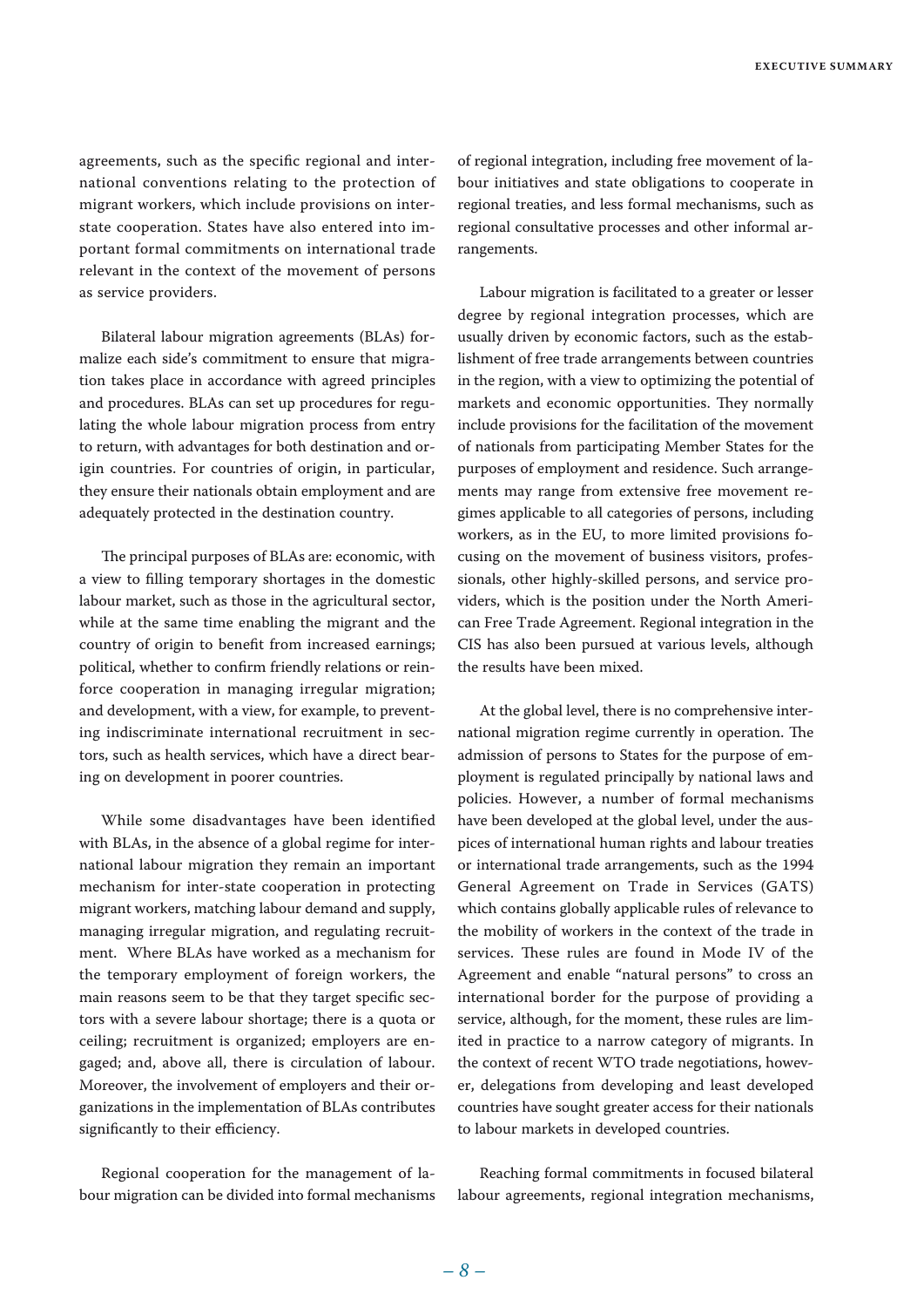and regional and international conventions is important for facilitating orderly labour migration and protecting migrant workers. When these agreements are difficult to achieve, as is sometimes the case, other solutions can prove an effective tool for interstate cooperation. These include non-binding consultative mechanisms such as regional consultative processes, joint commissions on labour, and working groups.

Regional consultative processes (RCPs) are an example of non-binding fora bringing together migration officials of States of origin and destination to discuss migration-related issues in a cooperative way. There are two basic characteristics common to RCPs. They are informal and the results, though consensual, are non-binding. Although the focus of such processes depends on the interests of the parties involved, a key in the successful functioning of an RCP is the basic acknowledgement of a shared interest in migration management, despite national interests and experiences. While few RCPs focus exclusively on labour migration, this topic is becoming an increasingly important agenda item. Other formats for non-binding consultations between countries of origin and destination are joint commissions of labour, round tables and study committees or working groups.

On the global level, the Berne Initiative is a stateowned consultation process with the objective of obtaining better management of migration at the national, regional and global levels through enhanced co-operation between States. The process assists governments in sharing their different policy priorities and identifying their longer-term interests in migration with a view to developing a common orientation to migration management. The most important outcome of the Berne Initiative has been the development of the International Agenda for Migration Management (IAMM), a non-binding source and broad policy framework on migration management at the international level. IAMM sets out a number of common understandings and effective practices for a planned, balanced and comprehensive approach to the management of migration, including labour migration and the human rights of migrants.

In June 2004, the 92nd Session of the International Labour Conference held a general discussion on migrant workers based on an "integrated approach". The Conference adopted by consensus a Resolution concerning a fair deal for migrant workers in a global economy, which called upon ILO and its constituents to implement, in partnership with other relevant international organizations, a plan of action on labour migration. A major element in this plan was the development of a non-binding multilateral framework for a rights-based approach to labour migration which takes account of labour market needs. This Framework approved by the Tripartite Meeting of Experts in November 2005 and submitted to the ILO Governing Body in March 2006, underlines the importance of international cooperation in dealing with labour migration. The Framework contains four broad themes: decent work for all; management and governance of labour migration; promotion and protection of migrant rights; and labour migration and development. Because the Framework is non-binding, the text focuses on the principles and guidelines that should assist Member States in formulating labour migration policy measures and in implementing them.

Inter-state cooperation is vital to an orderly and managed labour migration system. In the absence of a widely accepted international migration system for labour migration (i.e., expansion of GATS to encompass broader categories of service providers and increased ratification of international human rights and labour standards protecting migrant workers), the need to expand and develop international, regional and bilateral cooperation, through formal and informal means, and on the basis of existing best practices, is particularly relevant.

#### *X. Conclusion*

The *Handbook* attempts to provide direction for policy-makers in countries of origin and of destination by providing information on effective policies and practices which have evolved in countries with substantial experience in this field, taking account of the local context.

 *– – – 10 –*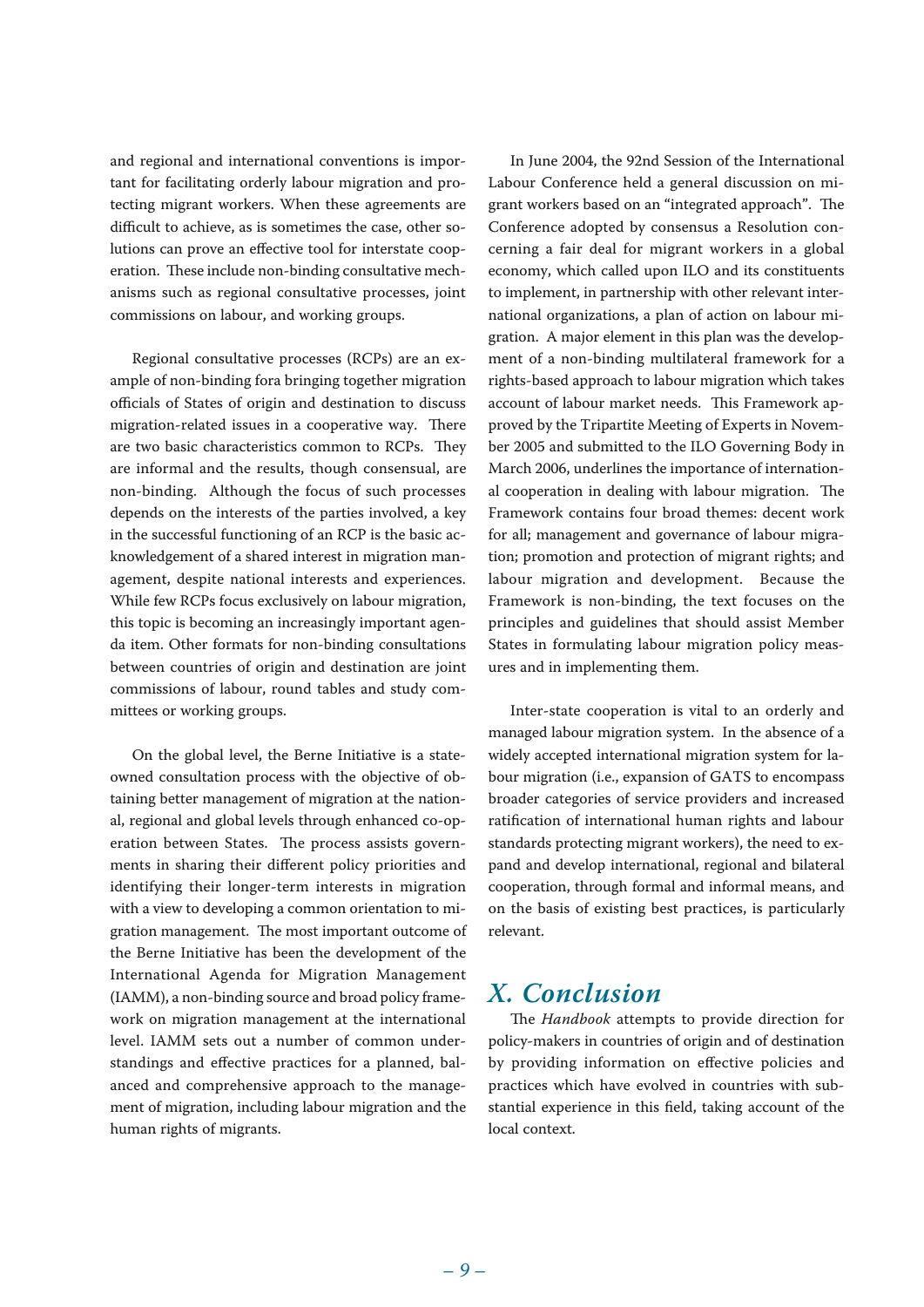Both countries of origin and destination face common and different priorities and issues, in terms of emphasis, in formulating labour migration policy. The primary concern for countries of origin is to ensure as far as possible the protection and welfare of their migrant workers, particularly those more vulnerable to abuse such as women household employees. An equally important concern of countries of origin is optimizing the development benefits from organized labour migration. These policy objectives can only be met, however, if there is adequate institutional capacity and inter-ministerial coordination to carry them out, as well as inter-state cooperation.

With regard to destination countries, observations and assessments of recent policy-making on labour migration at the national level indicate that, given demographic and welfare imbalances in most European countries, serious consideration has to be given increasingly to certain forms of permanent employment-based immigration. At the same time, a considerable majority of migrant workers, who are lawfully employed in European countries, have been admitted in the context of temporary labour migration schemes, sometimes facilitated by bilateral labour arrangements. Policy-makers face challenges in making these programmes work, while simultaneously protecting the interests of their national workforce (both nationals and lawfully resident migrants) and providing sufficient safeguards for migrant workers admitted under these schemes.

However, given the transnational nature of labour migration, a policy framework developed solely at the national level, irrespective of how innovative or meticulously crafted, will be insufficient to meet all the challenges posed. Consequently, such a framework should be firmly rooted in bilateral, regional and multilateral mechanisms, both of a formal and informal co-operative nature, which inform and supplement national approaches. In this regard, it is important to underline the role of the international legal framework.

Governments, employers' and workers' organizations, parliamentarians, and civil society organizations in all countries, which are participating States of the OSCE, and ILO and IOM Member States, have a fundamental role to play in assuring a regulated and effective approach to international labour migration. Such an approach offers the best route to ensuring that labour migration becomes truly an instrument of development, regional integration, and social welfare in home and host countries, as well as for migrants themselves.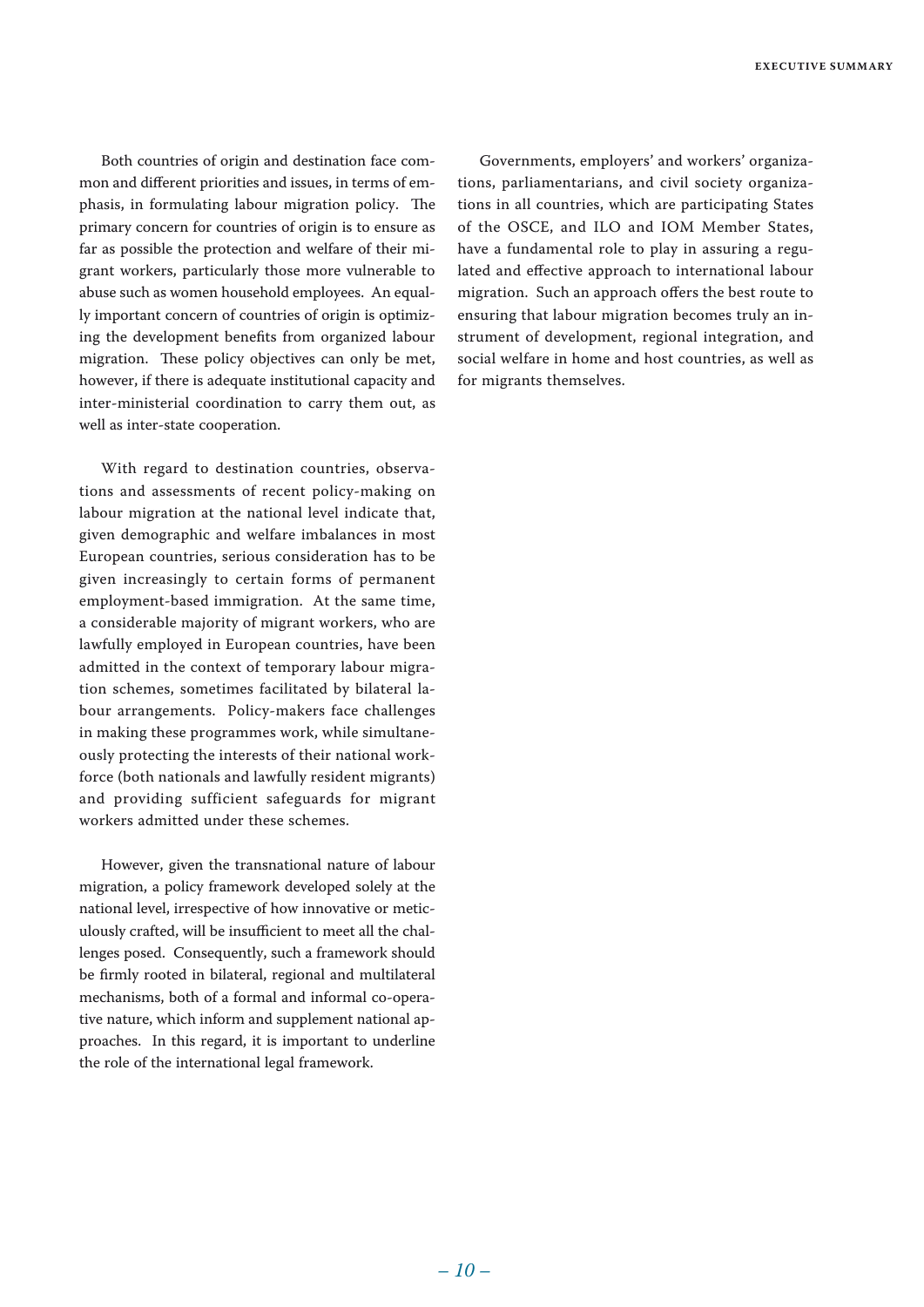## *Introduction Introduction*

Of the estimated 191 million migrants worldwide, more than 86 million are thought to be labour migrants. This figure is much higher, if one takes into account accompanying dependents. The management of migration flows is crucial, given this magnitude and the likelihood that international labour migration will increase in the future. Labour migration, or the movement of people across borders for employment, has moved to the top of the policy agendas in many countries of origin, transit and destination. Governments at both ends of the migration spectrum are increasing their regulatory capacities to manage labour mobility for the mutual benefit of society, migrants, and the state. At the same time, by its very nature, migration for the purpose of employment is a cross-border or a transnational phenomenon, and cannot therefore be managed or addressed solely at the national level. The development of effective, fair and durable labour migration policies and practices requires cooperation among all states involved in the process (i.e. countries of origin, transit and destination) at all levels of government, together with other key stakeholders, namely social partners (employers and trade unions) and civil society organizations.

International labour migration is an unavoidable yet necessary reality for most countries, including Member States of the International Organization for Migration (IOM), the International Labour Organization (ILO) and participating States of the Organization for Security and Co-operation in Europe  $(OSCE)$ ,<sup>1</sup> will be facing in the coming decades. While states can be categorized as origin and destination countries, or sending and receiving countries, and indeed face both common and different priorities and issues, in terms of emphasis, in formulating labour migration policy, migration is a dynamic process and today's countries of origin may be tomorrow's countries of destination.<sup>2</sup> The experience of central and southern European countries is a particularly good example of the changing dynamics of migration. Moreover, to a certain degree, many countries are also both countries of origin and destination.

Given that the mobility of persons for reasons of employment is here to stay in our globalizing world and likely to increase, comprehensive, efficient and eq-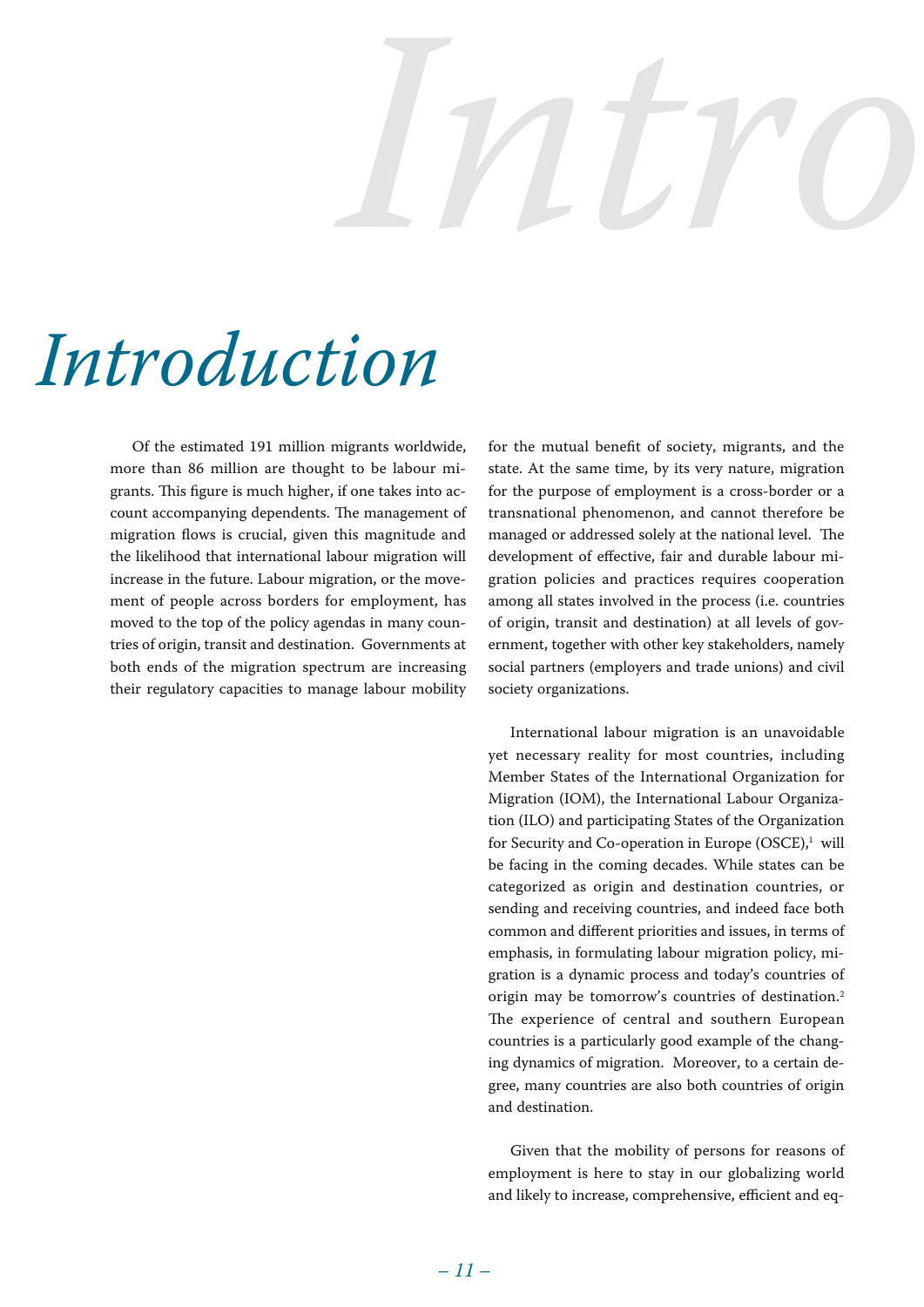## **INTERNATION POLICIES IN COUNTRIES OF ORIGIN AND DESTINATION POLICIES IN COUNTRIES OF ORIGIN AND DESTINATION**

uitable management of labour migration is needed to maximize its positive impact and minimize any negative effects for both countries of origin and destination as well as for migrant workers and their families.<sup>3</sup>

#### *Background*

Migrants generally, and migrant workers in particular, are actors in development, in both destination and origin countries. They contribute skills, labour, knowledge and initiative to the progress of host countries. They also make major contributions to home countries with their remittances and the return of talent, which contribute to improving human capital and local economies. Labour migration has become a key feature in enabling industrialized countries to meet economic, labour market and productivity challenges in a globalized economy. Migration today serves as an instrument for adjusting the skills, age and sectoral composition of national and regional labour markets. It provides responses to fast-changing needs for skills and personnel due to technological advances, changes in market conditions, and industrial transformations. In countries with aging populations, migration offers a potential for replenishing a declining work force, as well as injecting younger workers, and increasing dynamism, innovation and mobility in the labour force.

A growing body of knowledge amply demonstrates that both male and female migrants make large contributions to economic and social development in both their host and home countries. Numerous studies show that migrants fill vital jobs unwanted by natives,

and that their presence, activity and initiative create additional employment. Migrant contributions to social security systems are helping balance national accounts in a number of countries, even though many will never benefit from their own contributions. By working at low or sub-standard wages, migrants contribute significant subsidies which ensure cheap farm produce, accessible services, affordable buildings, and available health care for example, although they challenge, sometimes involuntarily, prevailing wage and conditions levels in host countries (ILO, 2004a).

Migrant contributions to scientific, social, cultural and sports accomplishments are legend in the histories and identities of many immigration countries.

By volume, with official transfers to developing countries estimated at over US\$160 billion in 2005, migrant remittances are the largest international exchange value after petroleum, and far above current levels of international development aid. While it is often stated that migrant remittances to their home countries, usually developing nations, are expended primarily on consumption, much of this spending is apparently invested in improving housing, nutrition, healthcare and educational levels for families back home. These expenditures clearly have a substantial positive impact on improving human capital, which is the most basic component of development, and have multiplier effects on expanding local activity in construction, food production, and health care and educational facilities.

An urgent priority today is to reduce the cost of remittance transfers, so that the largest proportion pos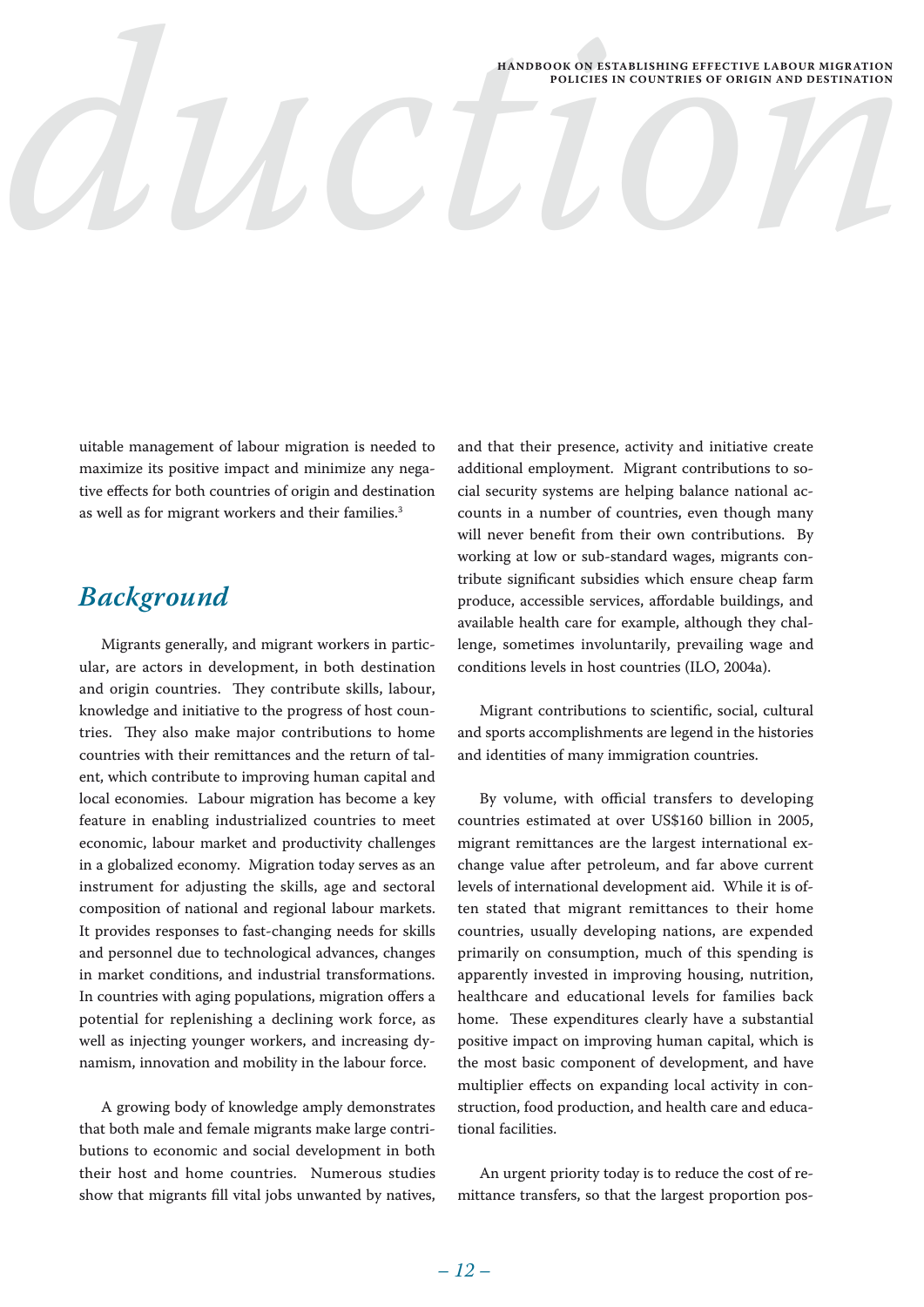sible arrives for the beneficiary family and community, rather than being paid to financial intermediaries in the form of transfer costs and fees, sometimes reported at rates of 20 per cent or more.

The social and labour conditions of migrant workers and the degree of migrants' integration determine the levels and degree of economic and social contributions they make to social and economic welfare in host countries. Specifically, the conditions of migrant workers directly affect both their abilities to remit part of their earnings and to acquire skills and knowledge which will be useful on their return or during permanent settlement elsewhere. Thus, these conditions have a direct bearing on the level and nature of migrant contributions to social welfare, human capital formation, and development, especially in their countries of origin. For example, employment earnings denied to migrants in exploitative conditions or which deported migrants are unable to obtain prior to departure are economic resources not only stolen from the affected workers, but in effect expropriated from the countries of origin to which a significant part would have been remitted.

While protection of the human rights of all migrants is a legal, political and ethical imperative in its own right, regardless of economic, financial or other considerations, protection of migrant workers, campaigns against discrimination, equality of treatment, and encouragement of integration are demonstrably essential measures for ensuring that migration indeed contributes substantially and positively to development, economic and social, in host and home countries alike.

Labour migration, a phenomenon involving human beings in situations of potential exploitability and inadequate protections, is not one that can be left to market mechanisms alone to regulate. Deliberate policies and practices by states and concerned stakeholders are required to ensure that migration benefits both host and origin countries and the migrants themselves.

In recent years, international dialogue and consultation on migration has increasingly focused on identifying common approaches and means for cooperation among states in regulating what is by definition a phenomenon requiring international cooperation. A decade ago, delegates of some 160 countries agreed upon a comprehensive common agenda in the chapter on migration of the Plan of Action adopted by the 1994 International Conference on Population and Development (ICPD) in Cairo (UNFPA, 1994). In 2001, the World Conference against Racism, Racial Discrimination, Xenophobia and Related Intolerance adopted the Durban Declaration and Programme of Action with specific elements to address treatment and integration of foreigners (UN, 2002).

Over the last several years, regional migration dialogues, in Africa, the Americas, in the Caucasus-Central Asia region and South-east Asia, have continued discussions and elaborated common approaches. At the global level, the Berne Initiative, for which the IOM provided the Secretariat, resulted in the International Agenda for Migration Management (Swiss Federal Office for Migration, 2005a; IOM 2005d), which sets out a number of common understandings and effective practices for a planned, balanced and comprehensive approach to the management of migration, including labour migration.

Another important contribution was the adoption of Conclusions and a Plan of Action for migrant workers at the 2004 International Labour Conference in Geneva. These Conclusions outline a rights-based approach to regulating labour migration in the context of labour market and employment considerations. They were adopted unanimously by ministerial level government representatives and leaders of trade union and employer federations from the 177 ILO Member countries. Following this Plan of Action, the ILO subsequently elaborated a non-binding Multilateral Policy Framework for Labour Migration from a rights' based approach that takes into account labour market concerns and the sovereignty of states (ILO, 2005a). These developments are presented in more detail in Chapter IX of the *Handbook* on Inter-state Cooperation.

Migration policies and practices can only be viable and effective when they are based on a firm foundation of legal norms, and thus operate under the rule of law. As such, therefore, they must conform to the minimum standards accepted by all OSCE participating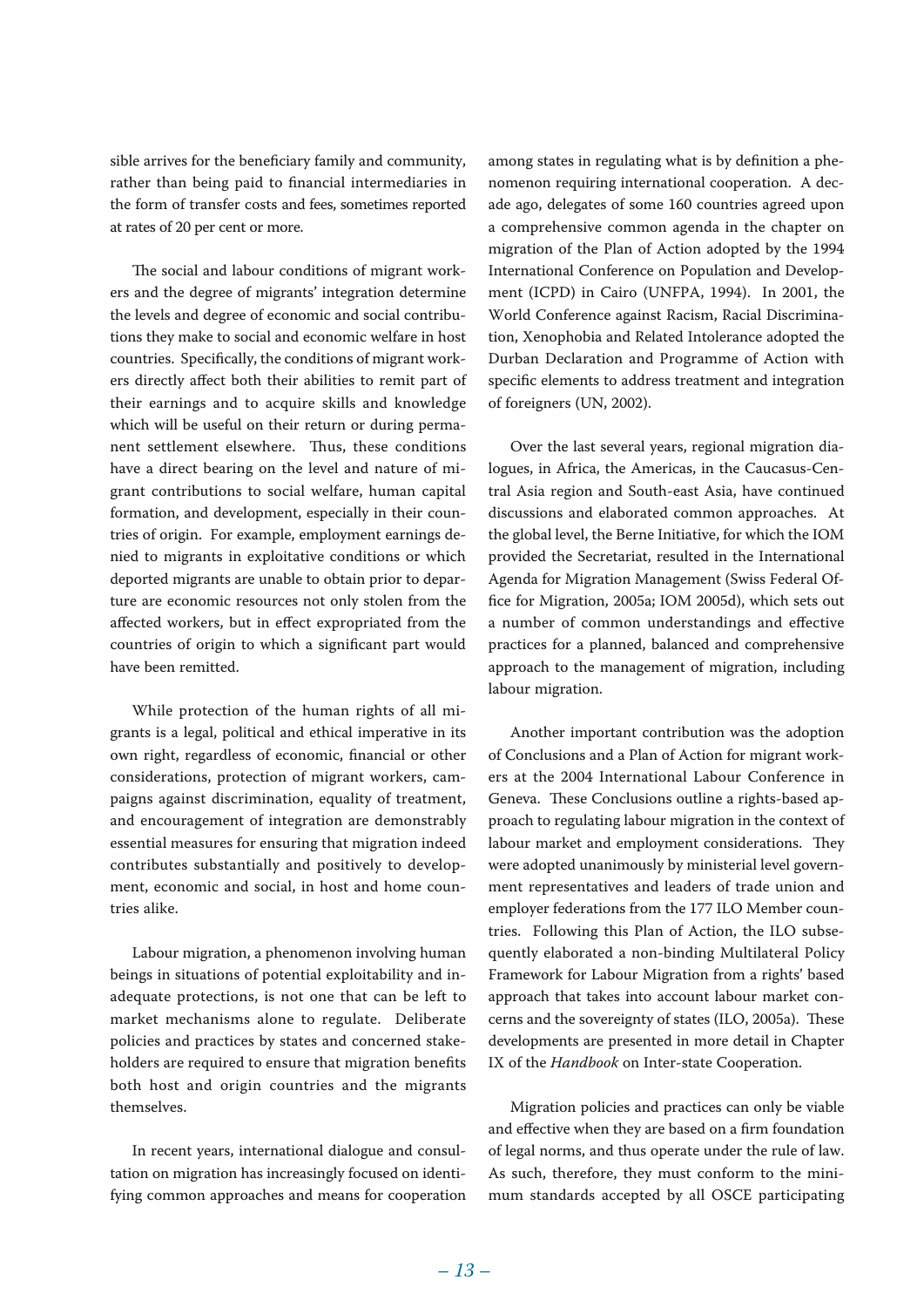States, and IOM and ILO Member States in international human rights and international labour law. Many of these standards are reiterated at the regional level. There are also specific international standards relating to the protection of migrant workers and members of their families. The two ILO Conventions on Migration, the Migration for Employment Convention 1949 (No. 97) and the Migrant Workers (Supplementary Provisions) Convention 1975 (No. 143), together with the 1990 International Convention on the Protection of the Rights of All Migrant Workers and Members of their Families (ICRMW), provide a broad legal framework for the development of migration policies and practices with respect to the treatment of migrant workers. Together, these three instruments comprise an "international charter" for the protection of migrant workers and provide a normative framework covering most issues concerning their treatment and related inter-state cooperation. Seventy-six countries have now ratified one or more of these three instruments, including a significant number of OSCE participating States, and ILO and IOM Member States. This international legal framework is elaborated in Chapter I.

At the same time, labour migration policy can only be credible and sustainable to the extent it takes into account the interests, concerns and experience of the most directly affected stakeholders. Key stakeholders are the many ministries and agencies within government with responsibility for labour migration, including of course labour ministries. Consultation and policy-making must also take into account the other stakeholders: employers' organizations and businesses that provide employment; workers' organizations representing the interests of both migrant and national workers; civil society bodies; and certainly men and women migrants themselves.

Migration policies and practices have to respond to measured and legitimate needs, which also take into account domestic labour concerns. Such a system must rely on regular labour market assessments to identify and respond to current and emerging needs for workers, both high- and low-skilled. Policy and practice will need to address such areas as awareness raising, supervision of recruitment, administration of admissions, training of public service and law enforcement officials, recognition of educational equivalencies, provision of social and health services, labour inspection, rights restoration and recovery for victims of trafficking, as well as many other areas.

#### *Why a Handbook on Labour Migration?*

Labour migration, or the movement of people across borders for employment, has moved to the top of the policy agendas in many countries of origin, transit and destination. Governments at both ends of the migration spectrum are increasing their regulatory capacities to manage labour mobility to the mutual benefit of society, migrants and the State. Many are turning more and more to IOM and ILO and other relevant organizations for expert support in the formulation of effective labour migration policies. An increasing number of developing countries and countries with economies in transition seek to adopt policies to promote foreign employment for a part of their workforce and thus generate remittances, while providing safeguards to protect their citizens abroad. Some middleincome countries are also destination countries and are seeking ways to improve management of their labour inflows. Many high income countries, while having long-standing migration policies, must continually adjust to meet labour market needs, attract skilled migrants, reduce irregular migration and mitigate brain-drain.

Migration was placed on OSCE's agenda in 1975, with the adoption of the Helsinki Final Act (1975), which identified freedom of movement as one of its founding commitments,<sup>4</sup> and which addressed directly the international migration of workers (Textbox 1).

Due to recent labour migration trends in the OSCE area, a number of OSCE participating States have accommodated significant numbers of migrants, while sometimes lacking the policy and legal frameworks for migrants' protection. Issues related to the human rights of migrants and migrant workers, in particular, have been receiving increasing attention from OSCE over the last few years. OSCE has developed several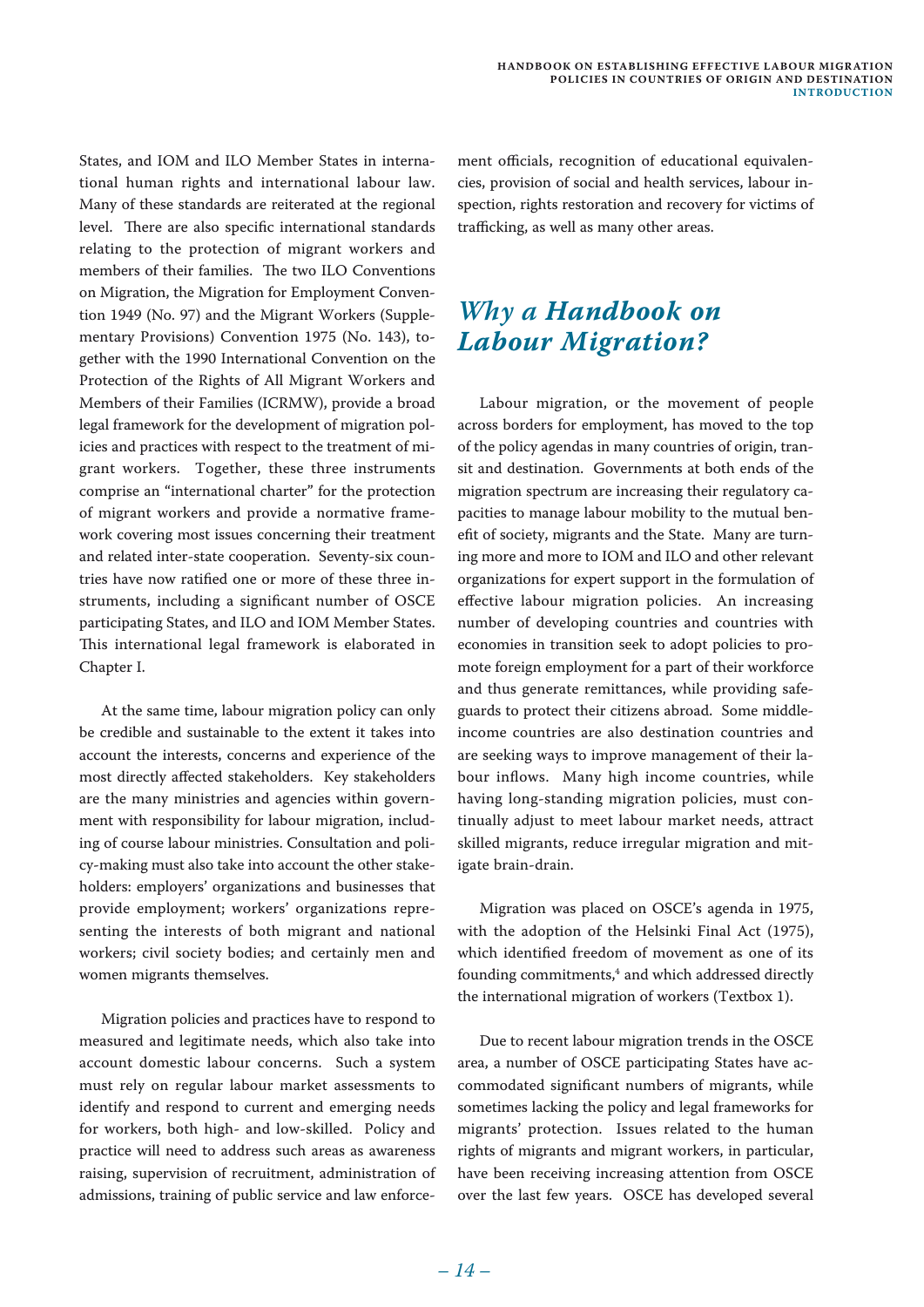#### **Final Act of the Conference on Security and Co-operation in Europe – Helsinki 1975**

#### **Economic and social aspects of migrant labour**

The participating States … are of the opinion that the problems arising bilaterally from the migration of workers in Europe as well as between participating States should be dealt with by the parties directly concerned, in order to resolve these problems in their mutual interest, in the light of the concern of each State involved to take due account of the requirements resulting from its socio-economic situation, having regard to the obligation of each State to comply with the bilateral and multilateral agreements to which it is party, and with the following aims in view: …

- $\geq$  to ensure, through collaboration between the host country and the country of origin, the conditions under which the orderly movement of workers might take place, while at the same time protecting their personal and social welfare, and, if appropriate, to organize the recruitment of migrant workers and the provision of elementary language and vocational training;
- ➣ to ensure equality of rights between migrant workers and nationals of the host country with regard to conditions of employment and work and to social security, and to endeavour to ensure that migrant workers may enjoy satisfactory living conditions,

important commitments to facilitate the movement of people across borders, as well as within their own countries. There are also specific commitments related to the treatment of migrant workers.<sup>5</sup>

The year 2005 saw unprecedented attention devoted to migration issues by the OSCE, as the Slovenian Chair of the OSCE selected the issue of migration and integration as a priority theme of the year. Moreover, the Slovenian Chairmanship decided to make full use of the unique three-dimensional nature of the OSCE to look at this complex topic in a comprehensive manner: from the political and security, economic and environmental, and human dimension perspectives.

especially housing conditions;

- ➣ to endeavour to ensure, as far as possible, that migrant workers may enjoy the same opportunities as nationals of the host countries of finding other suitable employment in the event of unemployment;
- ➣ to regard with favour the provision of vocational; training to migrant workers and, as far as possible, free instruction in the language of the host country, in the framework of their employment; …
- $\geq$  to ensure that the children of migrant workers established in the host country have access to the education usually given there, under the same conditions as the children of that country …
- $\geq$  to bear in mind that migrant workers, particularly those who have acquired qualifications, can by returning to their countries after a certain period of time help to remedy any deficiency of skilled labour in their country of origin;
- $\geq$  to facilitate, as far as possible, the reuniting of migrant workers with their families;
- $\geq$  to regard with favour the efforts of the countries of origin to attract the savings of migrant workers, with a view to increasing, within the framework of their economic development, appropriate opportunities for employment, thereby facilitating the reintegration of these workers on their return home.

The Slovenian Chair also introduced the subject of (labour) migration management into OSCE's Economic and Environmental Dimension (see Annex 2). The demographic reality in the OSCE area and neighbouring countries constituted the background for discussions on migration during the preparatory process and at the OSCE 13th Economic Forum on *"Demographic Trends, Migration and Integrating Persons belonging to National Minorities: Ensuring Security and Sustainable Development in the OSCE area"*, held in Prague on 23-27 May 2005 (OSCE, 2005a). During this discussion, it became even more obvious that migration would continue to represent a growing challenge for the OSCE participating States and that effective mechanisms to improve the management of migration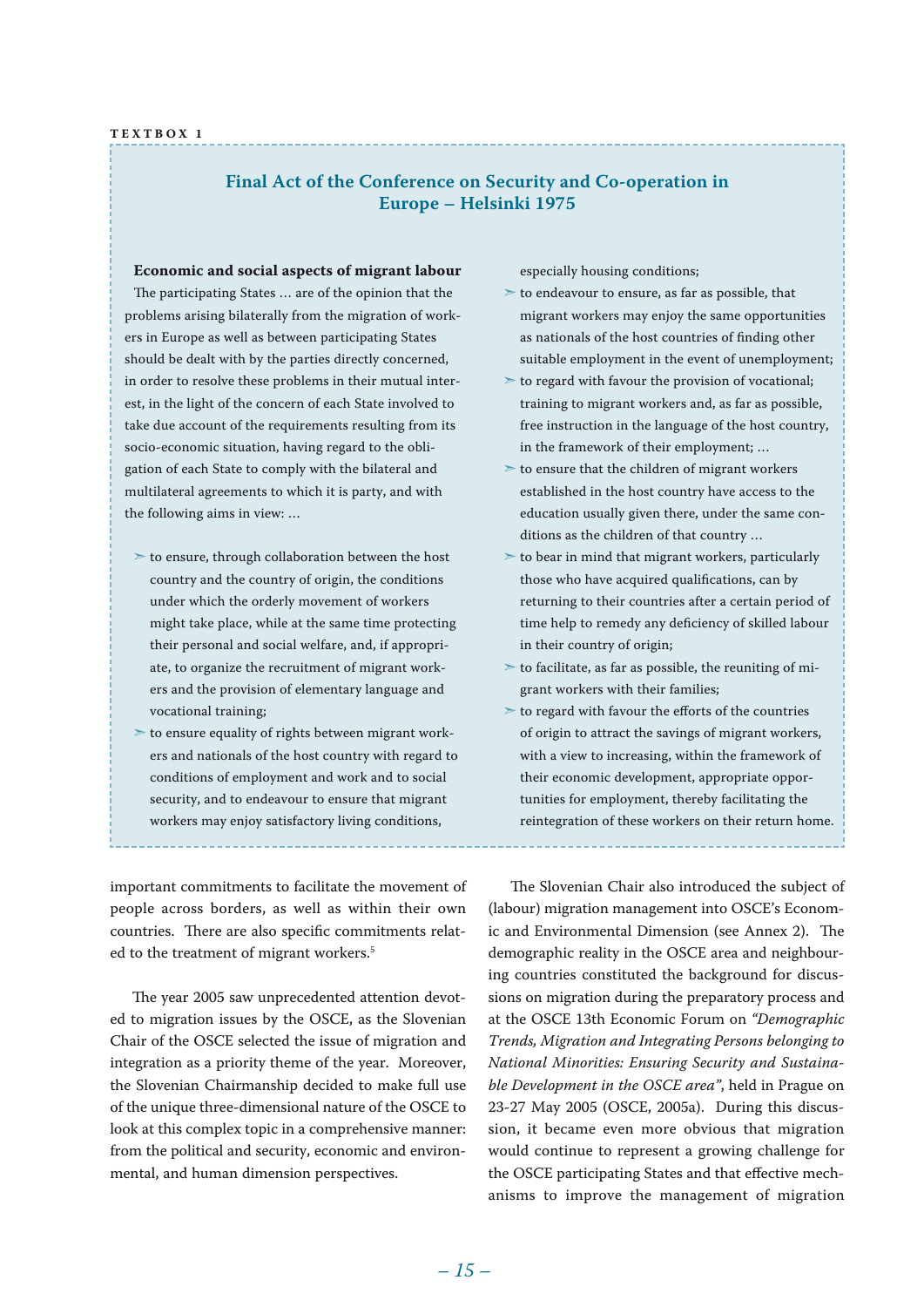#### **Te x t bo x 2**

#### **13th OSCE Ministerial Council Decision No. 2/05 Migration**

#### **The Ministerial Council,**

Reaffirming the commitments related to migration, and in particular regarding migrant workers, and other relevant commitments, especially those recognized in the Helsinki Final Act (1975), the Madrid Document (1983), the Vienna Final Document (1989), the Copenhagen Document (1990), the Charter of Paris for a New Europe (1990), the Moscow Document (1991), the Helsinki Document (1992), the Budapest Document (1994) and documents adopted by the Ministerial Council in Maastricht (2003) and Sofia (2004),

Recognizing the increasing importance of migration, as well as the challenges and opportunities that it presents to participating States,

Further recognizing that migration is becoming a more diverse and complex phenomenon, which needs to be addressed in a comprehensive manner and therefore requires a cross dimensional approach at the national, regional and international levels,

Recognizing that all States should adopt effective national frameworks in order to manage migration,

Underlining that migration is inherently a transnational issue requiring co-operation between States,

Acknowledging that migration constitutes an important economic, social and human factor for host countries as well as for countries of origin,

Acknowledging also that successful integration policies that include respect for cultural and religious diversity and promotion and protection of human rights and fundamental freedoms are a factor in promoting stability and cohesion within our societies,

Determined to fight illegal migration and to address its root causes,

Bearing in mind the different approaches to migration issues by the OSCE participating States, and drawing on their experience and best practices,

Taking into account the initiatives taken and the work done by the OSCE during 2005 in addressing the issue of migration and integration, in particular, the Human Dimension Seminar on Migration and Integration, the Thirteenth OSCE Economic Forum and the 2005 Mediterranean Seminar,

Welcoming the existing co-operation between the OSCE, in particular, the Office for Democratic Institutions and Human Rights (ODIHR) and the Office of the Co ordinator of OSCE Economic and Environmental Activities (OCEEA), and relevant international organizations and institutions,

Considering that the OSCE, within its comprehensive approach to security, could contribute, *inter alia*, by:

- Working in synergy and developing a stronger partnership with international bodies having a specific focus on migration,
- Facilitating dialogue and co-operation between participating States, including countries of origin, transit and destination in the OSCE area, as well as the OSCE Partners for Co-operation and Mediterranean Partners for Co-operation,
- Assisting the participating States, upon their request, to develop effective migration policies and to implement their relevant OSCE commitments,
- Inviting participating States to consider becoming parties to relevant international instruments,

Tasks the Permanent Council to follow up the work initiated in 2005 and to report to the Fourteenth Meeting of the Ministerial Council;

Tasks the Secretary General as well as relevant OSCE institutions and structures, to continue their work on migration issues in all three dimensions.

Source: OSCE (MC. DEC/2/05).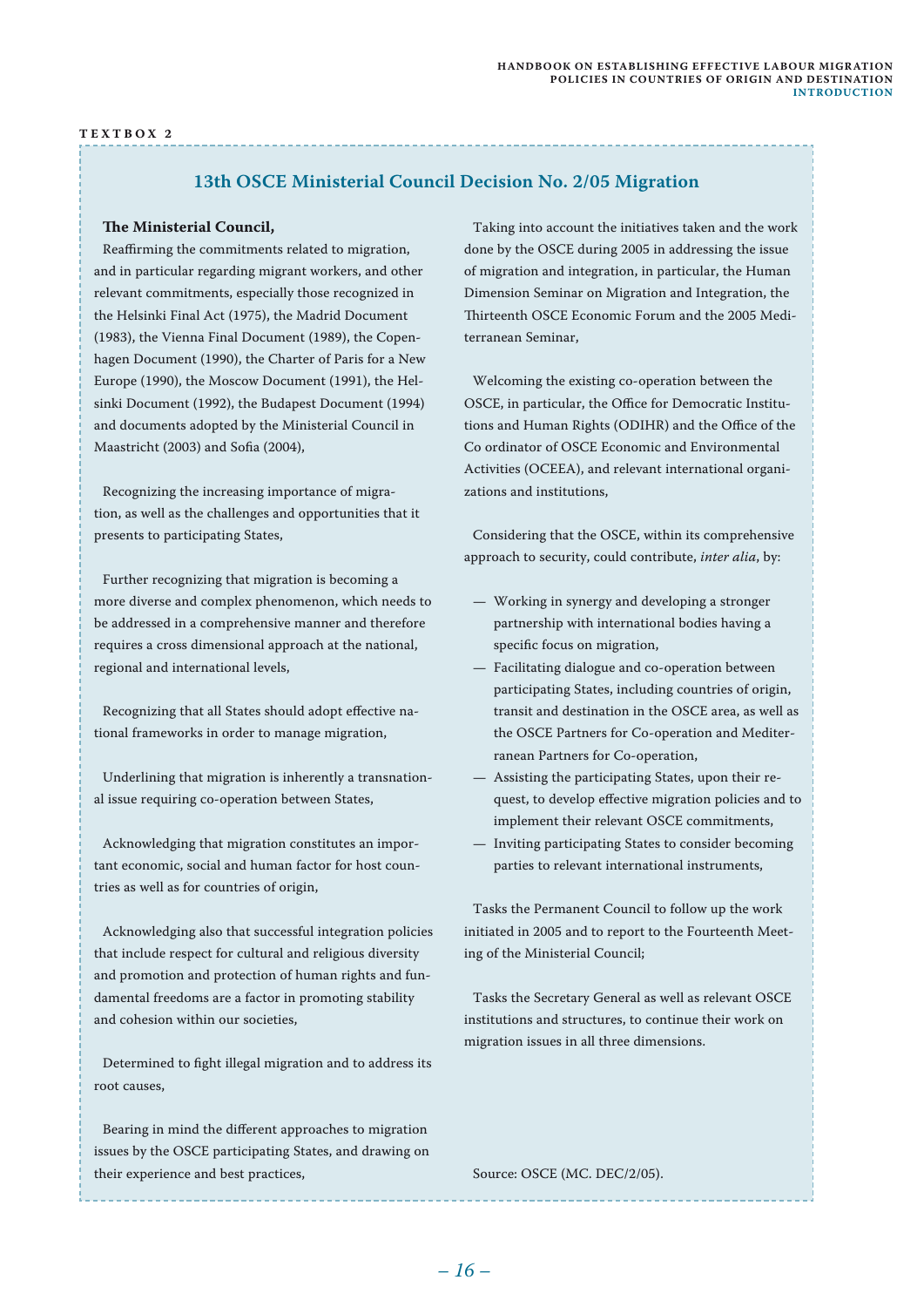should be put in place (including legislation and policy development, institutions and structures, enhanced dialogue and co-operation at both national, regional and international levels, capacity building, training of personnel and more attention paid to sustainable development). At the Economic Forum, management of labour migration was thoroughly discussed. The Forum and its preparatory process highlighted the links between migration and such factors as economic development through remittances and skills transfer, the environment, security and stability, human rights, organized crime, including trafficking and smuggling of persons, and human capital and brain drain, to mention just a few examples.

Consequently, the work on migration was firmly placed on OSCE's agenda of political priorities and this was reiterated at the 13th OSCE Ministerial Council held in Ljubljana in December 2005, where Decision No. 2/05 on Migration was adopted. This Decision reaffirmed previous OSCE commitments related to migration and in particular those regarding migrant workers. Importantly, the Decision recognized that "migration is becoming a more diverse and complex phenomenon, which needs to be addressed in a comprehensive manner and therefore requires a cross-dimensional approach at the national, regional and international levels", and that "all States should adopt effective national frameworks in order to manage migration" (OSCE, 2005b). It also encouraged OSCE to contribute by "facilitating dialogue and co-operation between participating States, including countries of origin, transit and destination in the OSCE area" and "assisting the participating States … to develop effective migration policies and to implement their relevant OSCE commitments" (OSCE, 2005b) (Textbox2).

The development of this *Handbook on Establishing Effective Labour Migration Policies in Countries of Origin and Destination* is, on one hand, a direct followup to the recommendation made by the Slovenian Chair at the Economic Forum to prepare a handbook on migration management policies based on good practices in the OSCE area and beyond. This idea received broad support at the Forum and later meetings of the Economic and Environmental Sub-Committee of the Permanent Council.

The *Handbook* is also the result of work undertaken by IOM and ILO to prepare training curricula, operational guidelines, and tools for its constituents in the effective management of labour migration. It has been prepared by IOM's Labour Migration Division, with the assistance of ILO and OSCE, and external experts.

Both IOM and ILO offer considerable experience in the field of migration. Established in 1951, IOM is the principal intergovernmental organization in the field of migration and is dedicated to promoting humane and orderly migration for the benefit of all. IOM's purpose in labour migration is to facilitate the development of policies and programmes that can individually and mutually benefit concerned migrants, governments and societies. IOM's activities in the field of labour migration have increased significantly in recent years, with several active programmes on labour migration in most regions of the world. These programmes comprise broadly: government capacitybuilding; assisting with pre-departure orientation for, and the provision of information to, migrant workers; facilitating the establishment and implementation of bilateral labour migration arrangements; enhancing the development impact of remittances; and supporting inter-state dialogue and cooperation on labour migration. ILO has a long-standing mandate to protect persons in their working environment, including those who are outside their own countries (i.e., migrant workers), and to promote decent work for all persons. Its unique tripartite structure, recognized role in setting and supervising international labour standards aimed at protecting the rights of all workers, and its expertise in promoting productive employment allows it to play a distinctive role in the field of international labour migration. The activities of the three organizations on labour migration are elaborated in Annex 1 of this *Handbook*. Individual contributors to the *Handbook* from the three international organizations involved in this project, together with outside experts, are identified in the Acknowledgements.

The objective of this *Handbook* is to assist states, particularly those in the OSCE area, in their efforts to develop new policy solutions and approaches for better management of labour migration and labour migration flows in countries of origin and of destination. It has been prepared primarily for use by decision-makers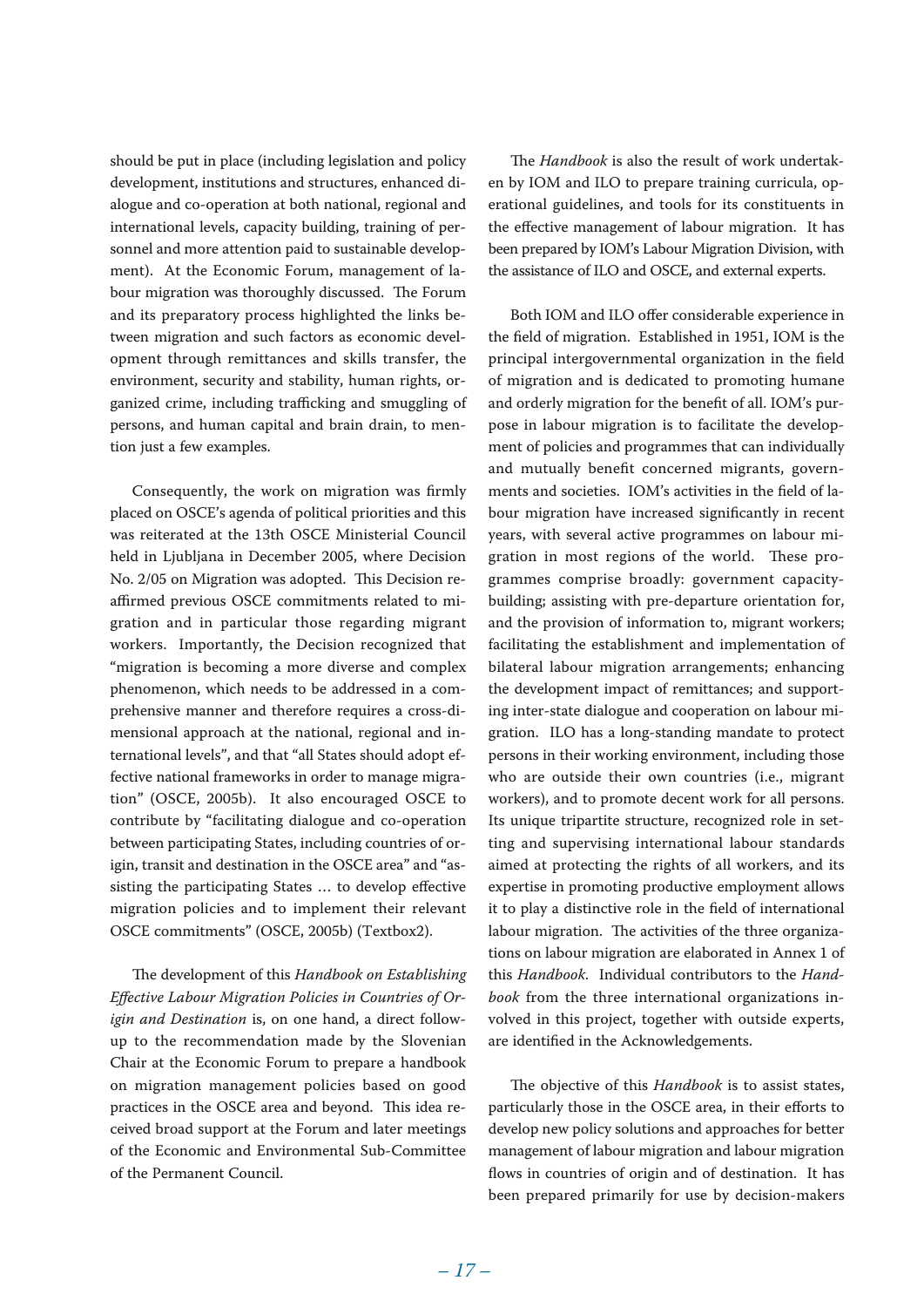and labour migration practitioners in the OSCE area and countries served by IOM and ILO and contains analysis of effective labour migration policies and practices, drawing upon examples from OSCE participating States as well as other countries, particularly in Asia, which have considerable experience in this field and have developed numerous innovative policies and good practices.

The purpose of the *Handbook* is twofold:

- ➣ to provide current and useful information on labour migration policies in both origin and destination countries as well as recent pertinent developments;
- $\geq$  to assist policy-makers in OSCE countries in the task of designing or revising their policies by providing examples of good and effective policies and practices.

It will also be useful to policy-makers in non-OSCE states, as well as to social partners, the media, non-governmental organizations (NGOs), academia and the general public by providing accurate and reliable information on labour migration policies and practices.

After the launch of the *Handbook* in May 2006, it is proposed that two specialized regional and/or national workshops will be organized to allow decision-makers and practitioners from interested countries to discuss specific areas of the *Handbook* in more detail. The aim will be to assist participants in these workshops not only in familiarizing themselves with effective practices carried out in other countries, but also in discussing how particular policies presented in the *Handbook* might be adapted or developed to suit their specific migration management situations and in identifying key steps to be undertaken by their respective governments to address specific labour migration needs.

The *Handbook* and subsequent workshops will also help to create a basis for future dialogue and co-operation among various national authorities and other stakeholders, and directly facilitate the exchange of information among states in the OSCE area on effective (as well as less effective) policies and practices related to labour migration management.

#### *Labour Migration Trends and Characteristics*

#### **Trends in labour migration**

Over the last 45 years, the number of persons living outside their country of birth has more than doubled, from an estimated 75 million in 1960 to nearly 191 million in 2005 (UN, 2006a: 1). Worldwide, one in every 35 persons is a migrant. This trend of increasing international migration and migrants in absolute terms can be expected to continue in the coming decades. Nevertheless, it should be borne in mind that, during the same period, the world's population also grew twofold and the proportion of migrants in the total population remains about 3 per cent (IOM, 2003b). Estimates put the number of migrant workers at over 86 million (ILO, 2004a: 7, para.9) and, although there has been an increase, migrant workers represented no more than 4.2 per cent of the industrialized countries' total work-force in 1998 (ILO, 2004a: 5, para.17).

While the majority of international migrants originate from developing countries, it is not only a "South-North" or "East-West" phenomenon. Nearly half of all reported migrants move from one developing country to another (ILO, 2004a: 15, para.18). Intra-regional flows are also significant.

#### **Driving forces**

Three key determining factors will continue to fuel international labour migration;

- $\geq$  the "pull" of changing demographics and labour market needs in high income countries;
- $\ge$  the "push" of wage differentials and crisis pressures in less developed countries;
- ➣ established inter-country networks based on family, culture and history.

From the migrant's point of view, migration is often a livelihood strategy, since most migration is for economic purposes. It is an outcome of decisions made by individuals and families that are seeking the best solution, given the opportunities and constraints they face.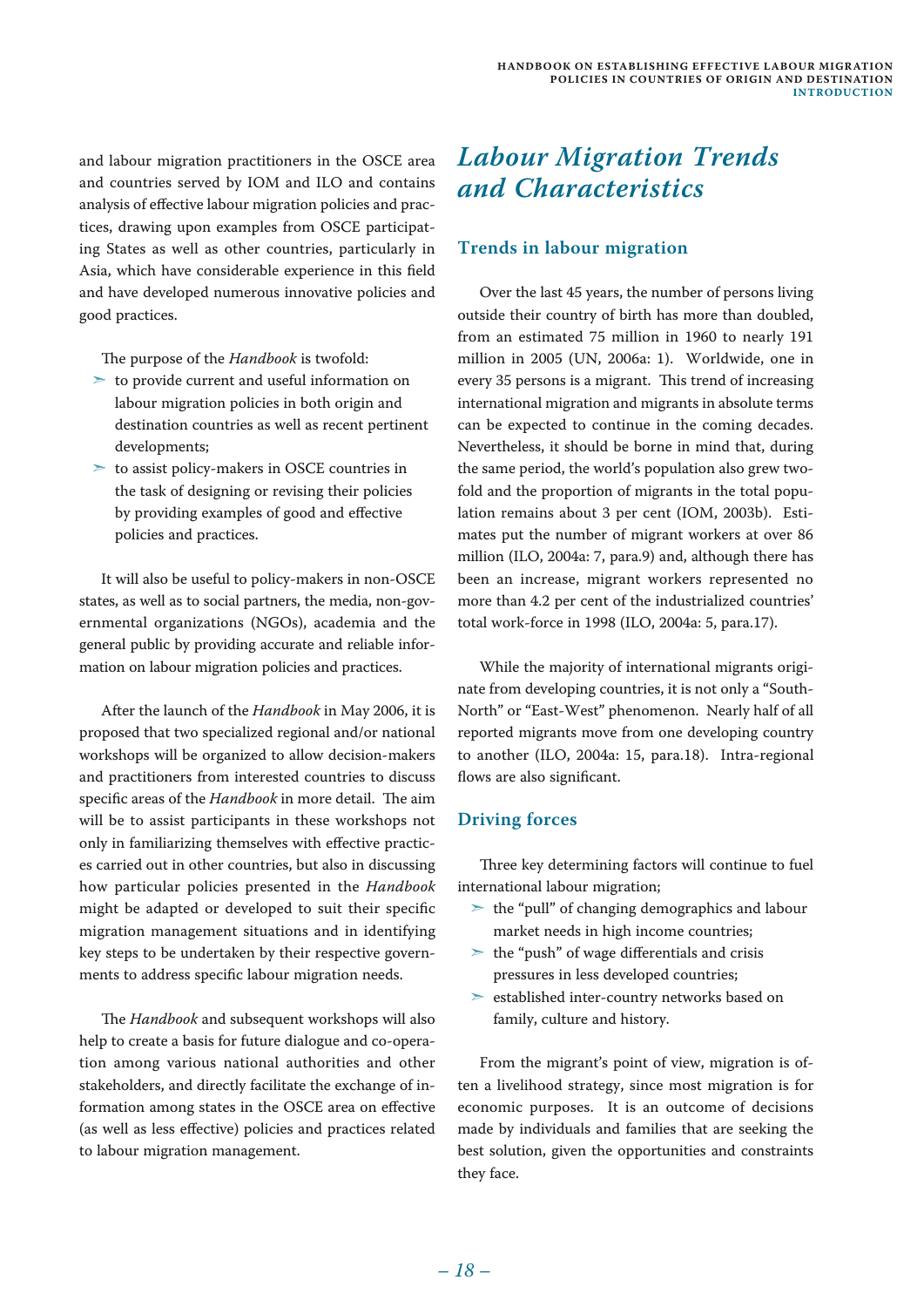#### **Type of flows**

A large proportion of labour migration is unauthorized. This is a negative feature of the phenomenon and measures for preventing or reducing irregular labour migration are discussed in the *Handbook* (see Chapter VIII below). The labour market needs both skilled and lower skilled workers. While destination countries are now competing for highly skilled workers, many host societies are becoming more hesitant about admitting lower skilled workers. Nevertheless, there are frequently acute shortages of labour in lower skilled sectors in some countries, given that these are jobs that nationals are reluctant to take and that, consequently, governments are designing temporary worker programmes to meet labour needs in these sectors. Examples of such programmes and how they work are provided in the *Handbook* (see Section VI.4 below).

#### **Feminization of labour migration**

Almost half of the 191 million migrants in the world today are women (UN, 2006: 3) (see Table 1). While women have always migrated as spouses and family members, they are increasingly migrating independently. Women migrants take up both skilled and lessskilled employment in destination countries, although in both cases, these tend to be gender-specific jobs or jobs in sectors where women predominate. As skilled migrants, women frequently work in the welfare and social professions, as teachers, social workers and nurses. As less-skilled migrants, they are mainly employed as domestic or care workers, as "entertainers", in the garment manufacturing industry and, to a lesser extent, in agriculture (Piper and Sattherthwaite, 2006). In a number of European countries (particularly in France, Italy and Spain), the Gulf States, and in some countries in the Middle East (e.g. Jordan and Lebanon), the domestic service sector remains the most important employment category for migrant women (Piper and Sattherthwaite, 2006).

However, when international labour migration is discussed from a gender perspective, women are too often portrayed as victims of trafficking and other exploitative practices, largely because of the gender-segregated sectors in which many migrant women tend to work, such as domestic services, and due to the fact that they are much more prone to suffer discrimination on account of their gender than their male coun-

#### **T a ble 1**

| Percentage of Female Migrants among the Total Number |
|------------------------------------------------------|
| of International Migrants, by major area, 1960-2000  |

| <b>Major Area</b>              | 1960 | 1970 | 1980 | 1990 | 2000 |
|--------------------------------|------|------|------|------|------|
| World                          | 46.6 | 47.2 | 47.4 | 47.9 | 48.8 |
| More developed regions         | 47.9 | 48.2 | 49.4 | 50.8 | 50.9 |
| Less developed regions         | 45.7 | 46.3 | 45.5 | 44.7 | 45.7 |
| Europe                         | 48.5 | 48.0 | 48.5 | 51.7 | 52.4 |
| Northern America               | 49.8 | 51.1 | 52.6 | 51.0 | 51.0 |
| Oceania                        | 44.4 | 46.5 | 47.9 | 49.1 | 50.5 |
| Northern Africa                | 49.5 | 47.7 | 45.8 | 44.9 | 42.8 |
| Sub-Saharan Africa             | 40.6 | 42.1 | 43.8 | 46.0 | 47.2 |
| Southern Asia                  | 46.3 | 46.9 | 45.9 | 44.4 | 44.4 |
| Eastern and South-eastern Asia | 46.1 | 47.6 | 47.0 | 48.5 | 50.1 |
| Western Asia                   | 45.2 | 46.6 | 47.2 | 47.9 | 48.3 |
| Caribbean                      | 45.3 | 46.1 | 46.5 | 47.7 | 48.9 |
| Latin America                  | 44.7 | 46.9 | 48.4 | 50.2 | 50.5 |

Source: Zlotnik (2002).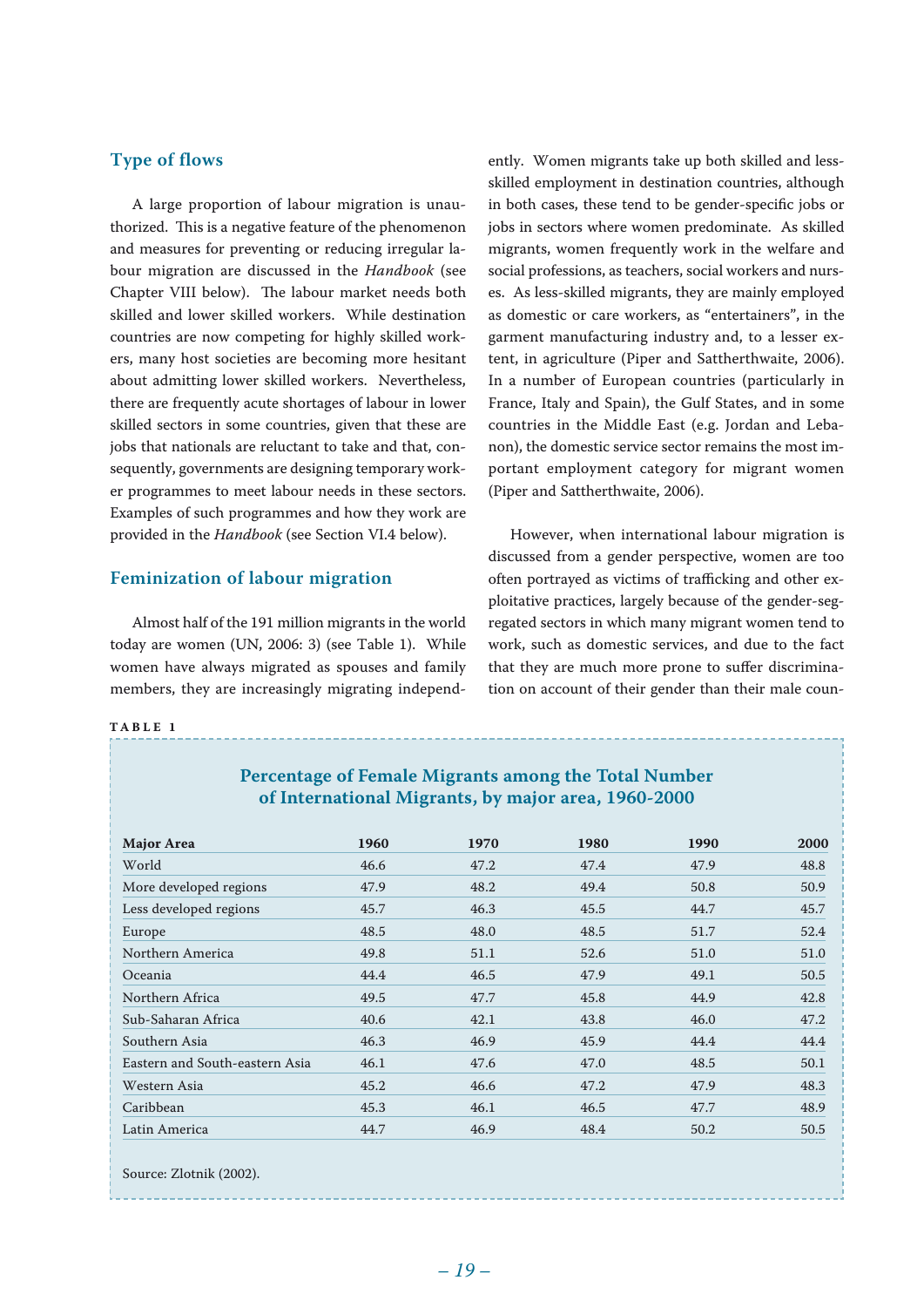#### **Te x t bo x 3**

#### **Women Migrant Workers and the Need for Gender Sensitive Policies**

"Times have changed, and today more and more women migrate not to join their partner, but in search of employment in places where they will be better paid than in their home country."

"[M]any female migrants are more vulnerable to human rights abuses since they work in gender-segregated sectors of the economy, such as domestic work, entertainment and the sex industry, unprotected by labour legislation or policy. Many women are in unskilled jobs with limited prospects for upward mobility; they earn low wages, work long hours, and have little or no job security or rights to social benefits. They are frequently unaware of their rights and obligations, and hesitate to lodge formal complaints against employers or others, preferring to suffer harassment and violence. ...

Despite these difficulties and constraints, migration can empower and help to emancipate migrant women. It offers new opportunities and financial independence abroad as well as status within their family and home community. ...

Female migrant workers are major contributors to their home country's foreign revenue through remittances. ... [W]omen... have [also] forged effective infor-

terparts. In this respect, they often suffer 'double' discrimination, as women and as migrants. While these abuses and exploitation are certainly widespread, the migration of women can also bring numerous benefits to themselves and their families and also to the development of their countries of origin. Therefore, women migrants are increasingly becoming important actors in the economic transformations taking place in their home societies. Consequently, it is important that policy-makers become more aware of the significant role that women play in labour migration and the specific issues their migration raises. They should also ensure that gender aspects of labour migration are mainstreamed into the relevant policies developed both in countries of origin and destination.

mal trade links between their home and host countries. Women migrants are becoming agents of economic change."

"The factors leading to female migration and those conditioning the outcome are likely to differ from those relating to male migration. Immigration and emigration policies and regulations are often gender-insensitive and not gender-neutral in intent or impact. Policies and regulations often reproduce and intensify existing social, economic and cultural inequalities between men and women [...]. The over-generalization/misperception that "men migrate; women are trafficked" can lead to additional biases in migration policies.

It is not only emigration and immigration policies that should be gender-sensitive. Broader economic and social policies and legal provisions that perpetuate or reinforce gender inequality or discrimination in a country should also be addressed."

Sources: IOM (2003c: 7, Textbox 1.1), ILO (2003c – *Booklet 1: Why the focus on women international migrant workers*, pp. 11, 13 and 50).

#### *The OSCE Area*

The OSCE countries span a number of regions displaying quite different characteristics in terms of migration. Firstly, the OSCE area includes two traditional countries of immigration, Canada and the United States, both of which receive immigrants for permanent settlement, including those who come for employment-related reasons. However, these countries have also established and increasingly utilize temporary labour migration programmes, particularly for less-skilled jobs.

Secondly, OSCE encompasses the whole of the European Union (EU), which constitutes the quintessential labour migration system, with its free movement of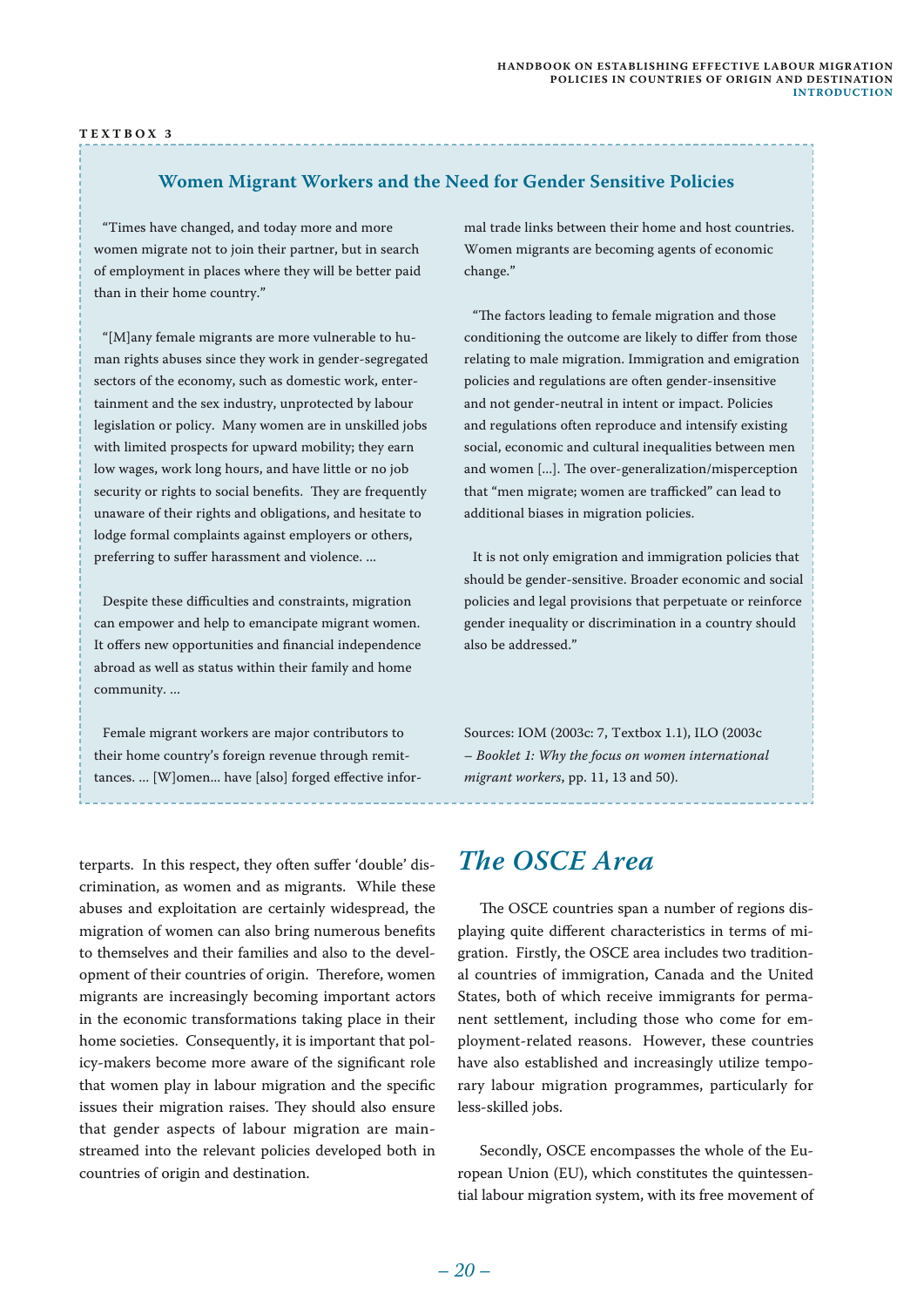#### **Labour Migration to the Russian Federation**

The Russian Federation has become a significant destination country for migrants. Labour migration to Russia, mainly from CIS countries and East Asia, is by far the most substantial and dynamic migration inflow in the region. According to data from the Russian Federal Migration Service, employment of regular foreign workers in the national economy has increased over the last 15 years. The number of work permits issued to foreign citizens rose from 129,000 in 1994 to 460,000 in 2004, and to 670,000 in 2005. Regardless of this growth, however, regular labour migration constitutes only 0.5 per cent of the country's economically active population. The majority of migrant workers entering the country avoid official channels and the total number of irregular migrants is estimated at approximately 3 to 5.5 million persons, which comprises 5 to 7 per cent of the active workforce in Russia. This figure is comparable with the percentage of lawfully employed migrant workers in Ireland (5.6%), France (6.2%) and Sweden (4.6%).

The development of labour migration to the Russian Federation today is determined by numerous factors, relating to both the migration pressure on Russia from the poorer neighbouring countries and those with a surplus of labour (CIS countries in the first instance) and Russia's demand for foreign labour. The principal reason for the increase of labour migration in the region is the unfavourable economic situation that has affected nearly all of the CIS countries and resulted in a considerable deterioration in living standards for the majority of the population, poverty, unemployment, and a reduction in economic opportunities and perspectives in countries of origin.

The second reason for the growth in labour migration is the increased differentiation in the level of economic development and standard of living between countries and between particular regions. Despite its own domestic social and economic problems, Russia today has a far higher level of economic development, remuneration of labour, and opportunities for effective employment than almost all the CIS countries. Average salaries in Russia are 10 or more times higher than those in many CIS countries. These factors collectively, together with the cultural and historical similarities between Russia and the CIS countries still in place to this day, explain the *inevitability* of large scale labour migration to Russia.

In addition to demographic factors (discussed in Section II.2.2 below), several economic factors also determine the Russian economy's need for migrant workers. Firstly, the national economic growth, planned by the government for the near and intermediate future, lacks the necessary labour. Though, in late 2005, there were 5.7 million persons unemployed (or 7.7 per cent of the economically active population) in Russia, this level of unemployment is structural in nature and varies unequally from region to region. Labour shortages exist in several regions and are expected to deepen. For example, in Moscow, where the inflow of migrants is significant, there were 32,000 registered unemployed persons against 160,000 announced vacancies at the end of 2005. A considerable number of these vacancies require skilled or qualified professionals (e.g. vehicle drivers) as well as unskilled workers in the area of services, municipal services, etc., yet Muscovites do not want to take these jobs. Consequently, either visitors from other regions, or migrants from other countries, the CIS in the first instance, are required to take these jobs.

The Russian labour market is structured in the same way as those of many host countries. The economic sectors, where foreign workers are mostly in demand, are construction, retail, catering, transport, municipal services, industry, seasonal agricultural employment, domestic work, leisure, and the entertainment industry. The segmentation of the labour market is growing and gradually becoming a structural element of the Russian economy and its regions. The economies of many Russian regions today would not function without the inflow of foreign workers.

In Russia, there is practically no research evaluating migrants' contribution to the Russian economy. However, it is indisputable that:

- ➣ foreign workers produce a certain share of GDP;
- $\geq$  they enable many Russian companies, especially small and mid-size enterprises, to compete because of the low cost of foreign labour;
- ➣ they improve access to goods and services for a relatively poor section of the Russian population.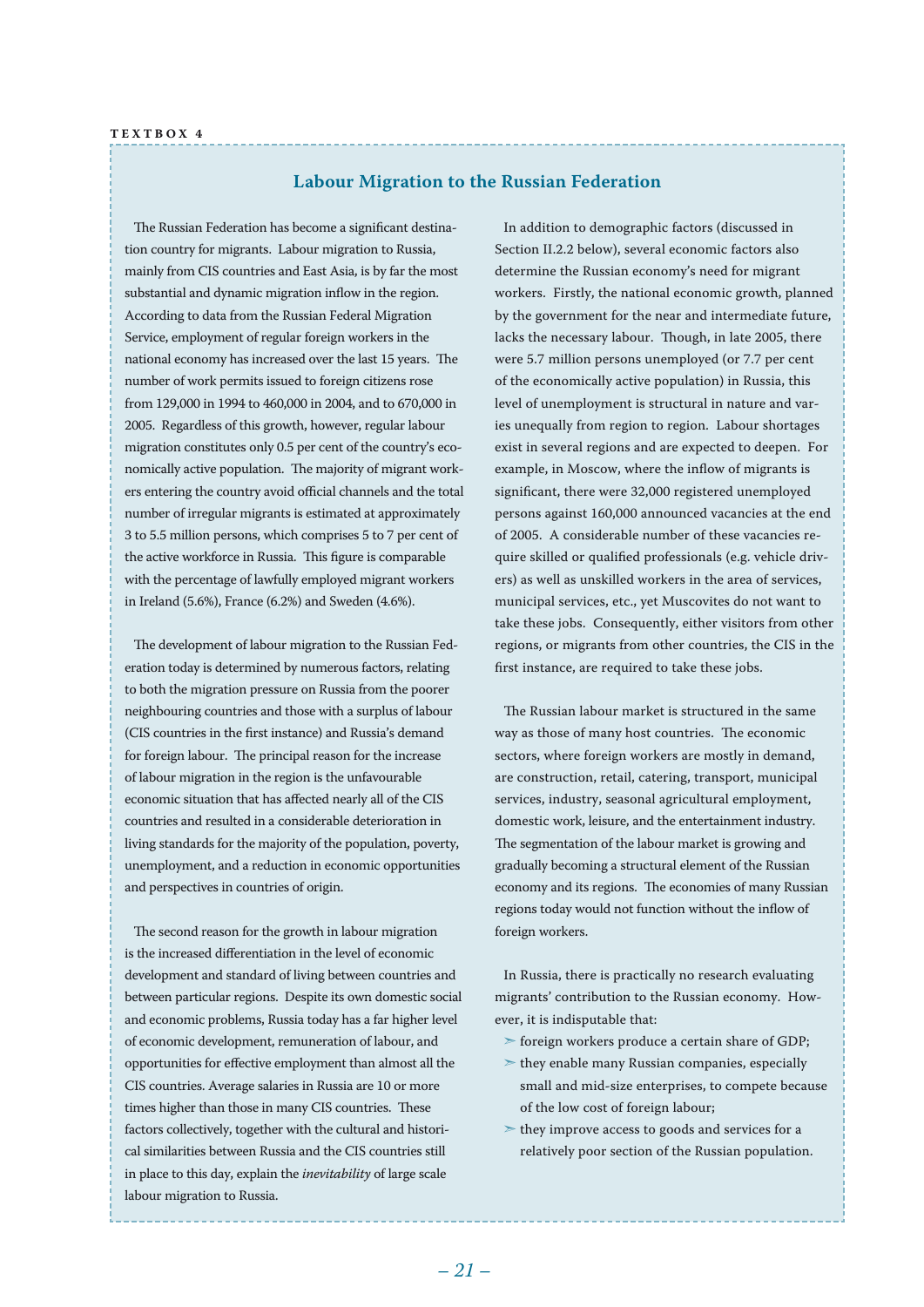#### $T F Y T B O Y 4$

#### **Labour Migration to the Russian Federation (continued)**

The stability of "the migrant element" in the Russian economy is confirmed by the fact that a certain segment of the labour market, focusing wholly on foreign workers, has been formed. These employment sectors are likely to reproduce and maintain the demand for new migrants and, therefore in the near future, the Russian economy will depend more strongly on the inflow of foreign labour.

The lack of skilled labour represents a serious problem for Russia. To date, Russia has not yet developed any mechanism to attract highly qualified workers, either professionals for production processes or intellectuals. This remains a serious challenge to migration policy for the near future. One such mechanism might be the creation of favourable migration conditions for the admis-

workers regime. This regime has been in operation since the late 1960s and is also supported by a generous framework of social provisions. The enlargement of the EU to 25 Member States in May 2004 increases considerably the geographic space in which free movement of labour occurs, although only a few of the old Member States have opened up their labour markets to workers from the new Member States. As a result, the enlarged regime will probably not be fully operational until May 2011 due to transitional arrangements agreed at the time of the accession of the new Members (Section IX.1.3.2 below).

The EU also serves as a major destination region for migrant workers from outside the EU (third countries). To date, individual EU Member States, in the exercise of their sovereignty, have largely conducted their own admission policies, a number of which are discussed in the *Handbook*. Indeed, within the EU, significant policy differences are discernible at the national level between EU Member States in the north and those in the south, such as Italy and Spain, which have a more recent experience of labour immigration, including significant irregular movements due to the adoption of numerous regularization programmes. However, since the entry into force of the Amsterdam Treaty in 1999 amending the EC Treaty, the EU has obtained a mansion of students of higher and vocational educational centres with a view to their future employment in Russia.

Russia is the largest centre of admission in the Euro-Asian migration system, including the CIS countries. Every third household in Tajikistan and Moldova has a migrant working in the Russian Federation. Migrants with dependents in their motherland send home an average amount of US\$100 per month. This money is spent on food, medical treatment and education (i.e. for the purpose of country development). For approximately one quarter of families, this money is the unique source of subsistence. Thus, migration is a powerful factor maintaining social stability in the region.

Source: IOM Moscow (March 2006).

date to develop a common policy on the admission and treatment of third-country nationals arriving in the EU, including persons entering for the purpose of taking up employment or self-employed activities. In this regard, in December 2005, the European Commission advanced a policy plan for legal migration, which lays down a roadmap for EU common policy-making in this area for the next four years (Textbox IX.5) (EU, 2005h).

Thirdly, all the EU Member States as well as OSCE participating States to the east of the EU are Members of the Council of Europe, which has developed its own approach to migration, including the adoption of a number of multilateral legal instruments aimed at regulating the lawful movement of migrant workers within the region and guaranteeing their fair treatment as well as a recent Convention on Action against Trafficking in Human Beings (EU, 2005a). The Council of Europe is also home to the European Convention on Human Rights, discussed in Section I.4 below, which is applicable to its 46 Member States,<sup>6</sup> all of which are also OSCE participating States, and which protects all persons, including non-nationals, present within their borders.

A fourth region, which is rapidly gaining in importance as far as labour migration is concerned, is the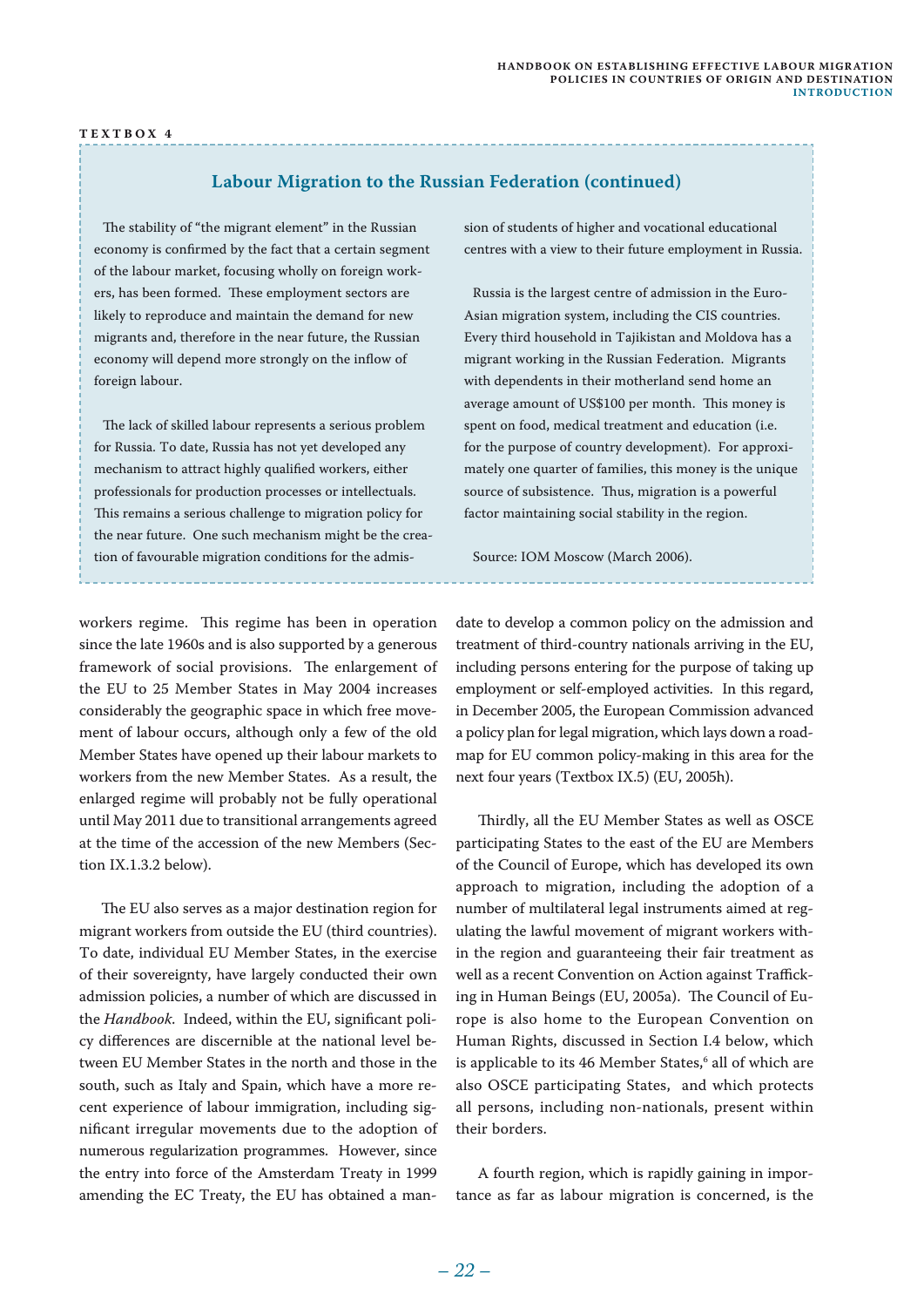Commonwealth of Independent States (CIS). The largest country in this region, the Russian Federation, is home to the second largest number of migrants after the United States; Ukraine is fourth after Germany and Kazakhstan is ninth.7 CIS countries are also among the top ten countries of origin in the world. Emigration from CIS countries is dominated by flows to the CIS (80%) with the Russian Federation the principal destination, followed by Kazakhstan and Ukraine. Studies have estimated that there are 3-5.5 million irregular migrants in Russia, but only 300,000 migrant workers with proper documentation in 2005 (Textbox 4). An estimated 2 million of these undocumented workers are from Central Asia, including some 600,000 from Tajikistan, about 10 per cent of the Tajik population, and up to 500,000 from Kyrgyzstan. Many of these migrants are filling a niche in the Russian labour market by doing jobs that Russians do not want. At the same time, labour migration and remittances sent to families have become a survival strategy and a financial safety net. Remittances are estimated at some 4-7 per cent of GDP in Armenia, Georgia and Tajikistan and over 20 per cent of GDP in Moldova. Labour migrants often work in the informal sector in Russia, where the lack of legal protection and insufficient information about workers' rights make them vulnerable to exploitation and abuse from recruiters, employers, and officials (Textbox VIII.1). They are also exposed to abuses resulting from xenophobia and racism.

Labour migration in the Balkans is also moving up the political agenda. Since the early 1990s, Albania has been a significant sending country of migrant workers to neighbouring countries in the region, such as Greece and Italy, but, with the break-up of the former Yugoslavia and the subsequent conflicts, labour migration was not thought to be a matter for serious discussion in most of these countries. However, once the conflicts were settled, the region has, facilitated by the EU, launched a few migration management initiatives. The Albanian government has drafted a migration policy with the assistance of IOM. In February 2006, the IOM and MARRI (Migration, Asylum, Refugees Regional Initiative), with financial support from the United Kingdom government, organized a regional seminar focusing on labour migration in the Western Balkans, attended by senior officials from Ministries of Labour and Interior, as well as independent labour migration

experts.8 This was one of the first regional meetings of its kind and, having identified the principal issues and problems relating to labour migration of concern to policy-makers in the region, a number of broad conclusions were adopted.

#### *Regulation of Migration: The Need for a Deliberate Policy Approach*

States regulate migration in order to attract and manage inflows and, in some cases, to promote and manage outflows. The challenge for states is to manage migration for the benefit of countries of origin and of destination, and of migrants and their families. It is impossible to realise this objective, however, without the establishment of a robust policy approach, which is also sufficiently flexible to respond to the changing dynamics of the labour migration phenomenon.

An important objective of this *Handbook* is to emphasize that successful management of labour migration requires a deliberate approach to address the complex range of policy issues and choices involved. Later sections in the *Handbook* elaborate the parameters of such an approach and advance policy responses that appear to work, while also discussing those which have been less successful. Countries that have achieved relative success in managing labour migration have done so, because they have been prepared to admit past policy failures and to experiment with new approaches.

Countries of origin and destination face common priorities and issues, yet different in terms of emphasis, in formulating labour migration policy. In Chapter II, the *Handbook* looks at the issues underlying policy responses. This is followed by national policy responses from the perspective of countries of origin and destination in Chapters III to VII.

However, given the transnational nature of labour migration, a policy framework developed solely at the national level, no matter how innovatively or meticulously crafted, will be insufficient to meet all the challenges posed. Consequently, a framework should be